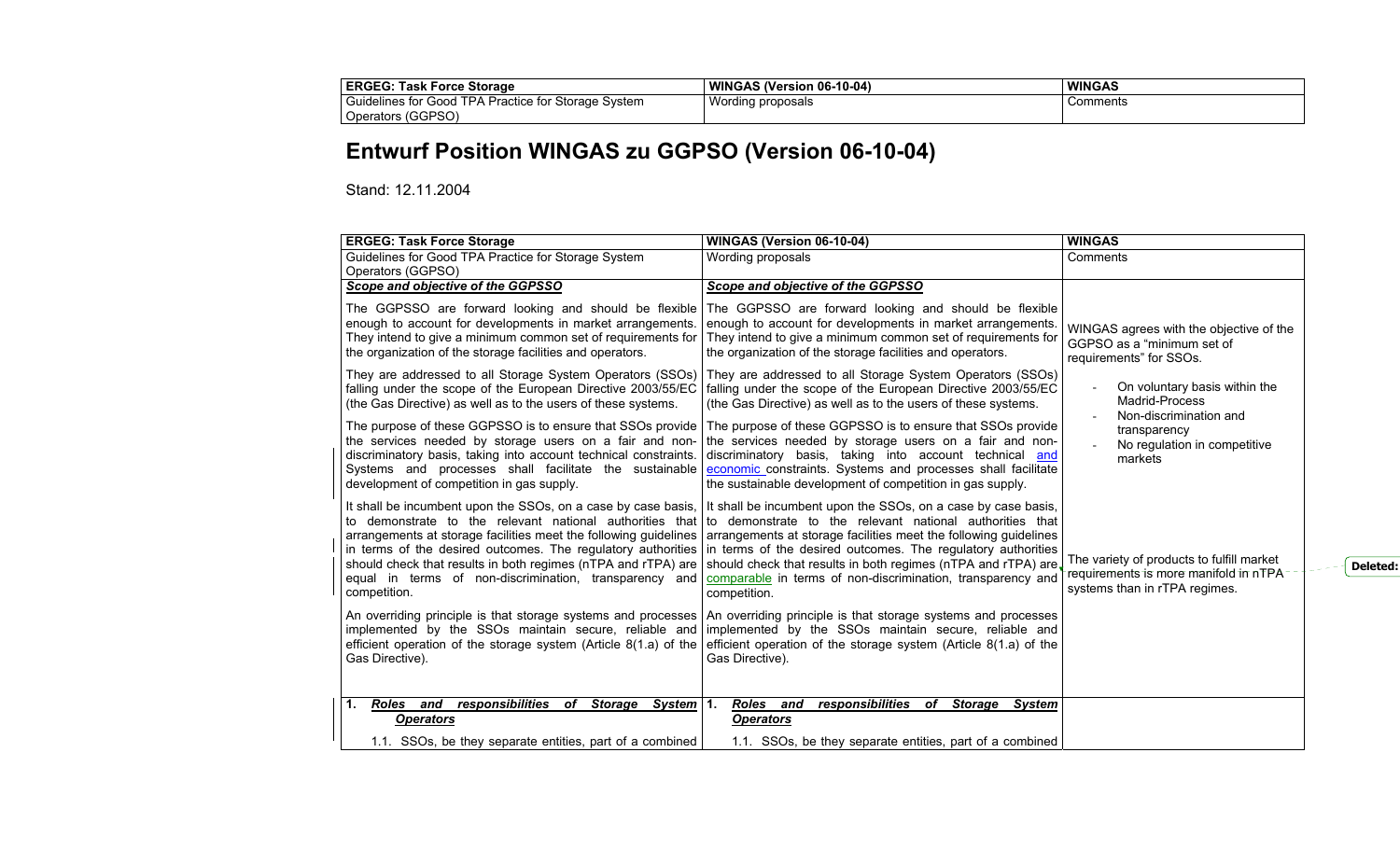| <b>ERGEG: Task Force Storage</b>                                                                                                                                                                                                                                                                                                                                                                                                                                             | WINGAS (Version 06-10-04)                                                                                                                                                                                                                                                                                                                                                                                                                                                                                                                         | <b>WINGAS</b>                                                                                                                                                                                                                                                                                                                                                          |
|------------------------------------------------------------------------------------------------------------------------------------------------------------------------------------------------------------------------------------------------------------------------------------------------------------------------------------------------------------------------------------------------------------------------------------------------------------------------------|---------------------------------------------------------------------------------------------------------------------------------------------------------------------------------------------------------------------------------------------------------------------------------------------------------------------------------------------------------------------------------------------------------------------------------------------------------------------------------------------------------------------------------------------------|------------------------------------------------------------------------------------------------------------------------------------------------------------------------------------------------------------------------------------------------------------------------------------------------------------------------------------------------------------------------|
| Guidelines for Good TPA Practice for Storage System<br>Operators (GGPSO)                                                                                                                                                                                                                                                                                                                                                                                                     | Wording proposals                                                                                                                                                                                                                                                                                                                                                                                                                                                                                                                                 | Comments                                                                                                                                                                                                                                                                                                                                                               |
| operator in the sense of Article 15 of the Gas<br>Directive, or part of a vertically integrated company in<br>the sense of Article 2(20) of the Gas Directive, shall<br>act in accordance with the principle of non-<br>discrimination, transparency and competition. They<br>are responsible for the provision and management of<br>technical storage capacity, storage services and<br>information as well as the technical integrity and<br>safety of storage facilities. | operator in the sense of Article 15 of the Gas WINGAS agrees to define the roles and<br>Directive, or part of a vertically integrated company in<br>the sense of Article 2(20) of the Gas Directive, shall Operators and consequently the<br>act in accordance with the principle of non-<br>discrimination, transparency and competition. They<br>are responsible for the provision and management of<br>technical storage capacity, storage services and<br>information as well as the technical integrity and<br>safety of storage facilities. | responsibilities of Storage System<br>contractual rights and obligations within<br>contracts between SSO and storage<br>users.                                                                                                                                                                                                                                         |
| 1.2. SSOs shall among others:                                                                                                                                                                                                                                                                                                                                                                                                                                                | 1.2. SSOs shall among others:                                                                                                                                                                                                                                                                                                                                                                                                                                                                                                                     |                                                                                                                                                                                                                                                                                                                                                                        |
| maintain<br>under<br>a.<br>operate<br>and<br>conditions<br>economic<br>secure,<br>reliable<br>and<br>efficient<br>storage<br>facilities;                                                                                                                                                                                                                                                                                                                                     | and<br>maintain<br>under<br>a.<br>operate<br>conditions<br>secure,<br>economic<br>reliable<br>and efficient<br>storage<br>facilities:                                                                                                                                                                                                                                                                                                                                                                                                             |                                                                                                                                                                                                                                                                                                                                                                        |
| b.<br>offer third party access services on<br>non-discriminatory<br>and<br>a<br>transparent basis to all storage<br>users requesting access to storage,<br>including own affiliated companies,<br>either using standard storage<br>contracts or a storage code,<br>developed by the SSOs, including<br>proper consultation with users and<br>overseen by the national regulatory<br>authorities;                                                                             | b.<br>offer third party access services on<br>non-discriminatory<br>a<br>and<br>transparent basis to all storage<br>users requesting access to storage,<br>including own affiliated companies,<br>either using standard storage<br>contracts or a storage code,<br>developed_by the SSOs, including<br>proper consultation with users and<br>overseen by the national regulatory<br>authorities in case of rTPA;                                                                                                                                  | WINGAS agrees with TPA on a non-<br>discriminatory and transparent basis to all<br>storage users on the basis of standard<br>storage contract. In competitive markets<br>like Germany there is no need for the<br>supervision of standard contracts by<br>regulatory authorities.<br>WINGAS agrees with the target to avoid<br>capacity hoarding. But there can not be |
| establish rules on the use of<br>c.<br>aimed at<br>ensuring<br>capacity<br>competitive and efficient use of that<br>storage facility by system users, in<br>particular to discourage storage<br>capacity hoarding;                                                                                                                                                                                                                                                           | c.<br>d.<br>confidential<br>information.<br>treat<br>especially with regards to any<br>affiliated company, in order to avoid<br>any discrimination between storage<br>users, as stated in § 5 on                                                                                                                                                                                                                                                                                                                                                  | an obligation for a SSO to judge if the<br>storage user needs the booked capacity<br>or not. Therefore only for short term<br>capacities and on an interruptible basis<br>the SSO is able to offer the unused<br>capacity to the market without<br>contradicting its obligation towards the                                                                            |
| confidential<br>d.<br>information,<br>treat<br>especially with regards to any<br>affiliated company, in order to avoid<br>any discrimination between storage<br>users, as stated in $\S$ 5 on<br>confidentiality requirements;                                                                                                                                                                                                                                               | confidentiality requirements;<br>provide the information required by<br>${\bf e}.$<br>users<br>storage<br>and<br>system<br>operators as stated in § 6 on<br>transparency requirements;                                                                                                                                                                                                                                                                                                                                                            | system users. Consequently<br>corresponding provisions have to be<br>agreed upon by the storage user (e.g.<br>within the standard contract).                                                                                                                                                                                                                           |
| provide the information required by<br>е.<br>and<br>system<br>storage<br>users                                                                                                                                                                                                                                                                                                                                                                                               | f.<br>co-operate with TSOs through<br>interoperability agreements in order                                                                                                                                                                                                                                                                                                                                                                                                                                                                        |                                                                                                                                                                                                                                                                                                                                                                        |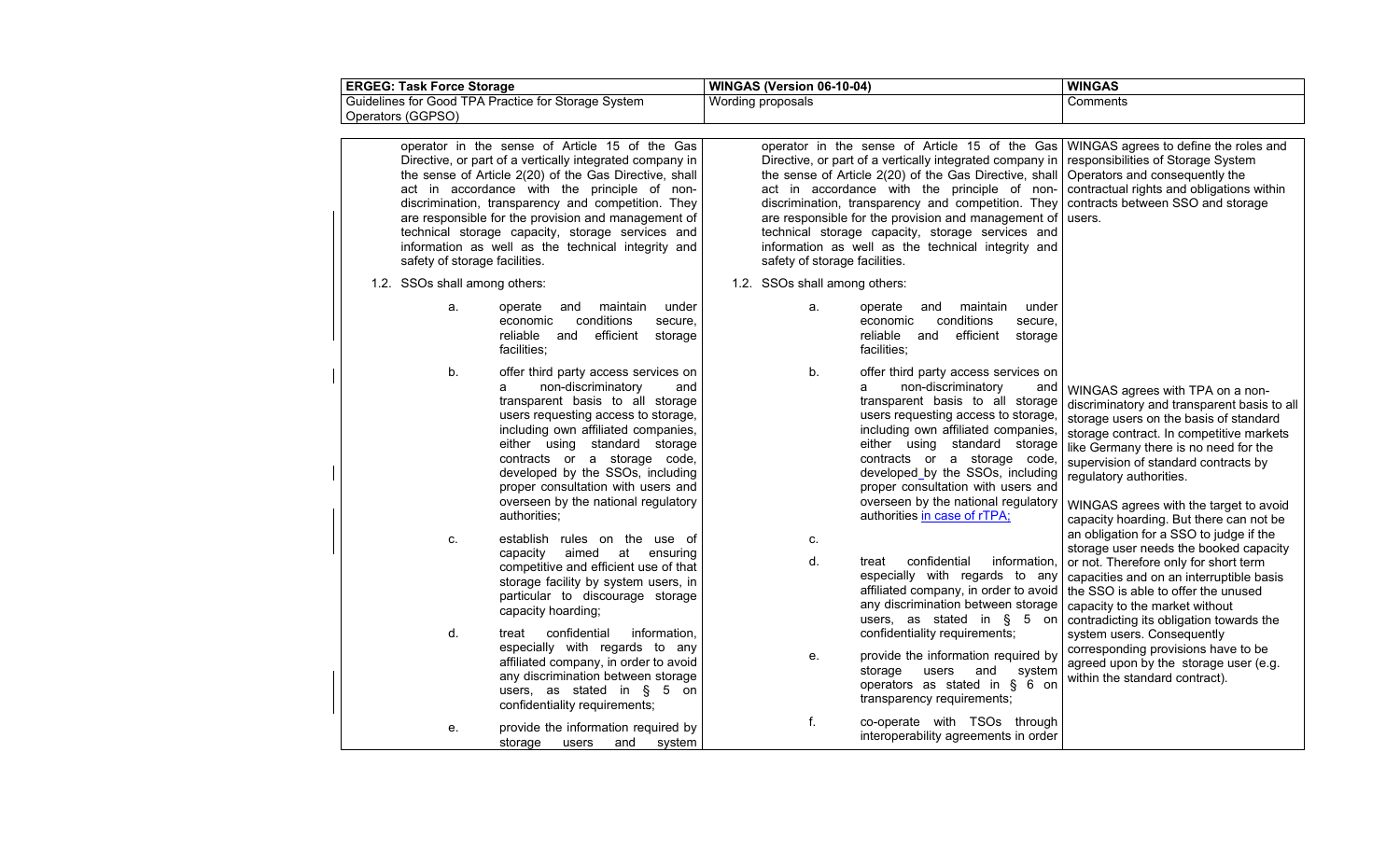| <b>ERGEG: Task Force Storage</b>                                         |                                                                        |                                                                                                                                                                                                                                                                                                                                                                                                                                                                                            | WINGAS (Version 06-10-04) |                                                                        | <b>WINGAS</b>                                                                                                                                                                                                                                                                                                                                          |                                                                                                                                                                                        |
|--------------------------------------------------------------------------|------------------------------------------------------------------------|--------------------------------------------------------------------------------------------------------------------------------------------------------------------------------------------------------------------------------------------------------------------------------------------------------------------------------------------------------------------------------------------------------------------------------------------------------------------------------------------|---------------------------|------------------------------------------------------------------------|--------------------------------------------------------------------------------------------------------------------------------------------------------------------------------------------------------------------------------------------------------------------------------------------------------------------------------------------------------|----------------------------------------------------------------------------------------------------------------------------------------------------------------------------------------|
| Guidelines for Good TPA Practice for Storage System<br>Operators (GGPSO) |                                                                        |                                                                                                                                                                                                                                                                                                                                                                                                                                                                                            | Wording proposals         |                                                                        | Comments                                                                                                                                                                                                                                                                                                                                               |                                                                                                                                                                                        |
|                                                                          | f.<br>g.                                                               | operators as stated in $\S$ 6 on<br>transparency requirements;<br>co-operate with TSOs through<br>interoperability agreements in order<br>to ensure efficient and secure<br>operation<br>of<br>storage<br>and<br>transportation networks;<br>when asking guarantees<br>to<br>storage users with respect to their<br>creditworthiness, ensure that these<br>guarantees are non-discriminatory,<br>transparent and proportionate and<br>do not constitute any undue market<br>entry barrier. |                           | g.                                                                     | efficient and<br>to ensure<br>secure<br>of<br>operation<br>storage<br>and<br>transportation networks;<br>when asking guarantees<br>to<br>storage users with respect to their<br>creditworthiness, ensure that these<br>guarantees are non-discriminatory,<br>transparent and proportionate and<br>do not constitute any undue market<br>entry barrier. |                                                                                                                                                                                        |
| 2.                                                                       | <b>Role of Storage Users</b><br>2.1. Storage users shall among others: |                                                                                                                                                                                                                                                                                                                                                                                                                                                                                            | 2.                        | <b>Role of Storage Users</b><br>2.1. Storage users shall among others: |                                                                                                                                                                                                                                                                                                                                                        |                                                                                                                                                                                        |
|                                                                          | a.                                                                     | responsible<br>for<br>making<br>be<br>nominations to the SSOs and for<br>the injection and withdrawal of gas<br>facilities<br>storage<br>from<br>in<br>accordance<br>with<br>prevailing<br>contractual specifications, technical<br>rules and agreed procedures;                                                                                                                                                                                                                           |                           | a.                                                                     | responsible<br>for<br>making<br>be<br>nominations to the SSOs and for<br>the injection and withdrawal of gas<br>facilities<br>from<br>storage<br>in.<br>accordance<br>with<br>prevailing<br>contractual specifications, technical<br>rules and agreed procedures;                                                                                      |                                                                                                                                                                                        |
|                                                                          | b.                                                                     | provide all data required that is<br>necessary for the SSO to carry out<br>its duties as specified in the<br>storage code and/or in the storage<br>contract:                                                                                                                                                                                                                                                                                                                               |                           | b.                                                                     | provide all data required that is<br>necessary for the SSO to carry out<br>its duties as specified in the<br>storage code and/or in the storage<br>contract:                                                                                                                                                                                           | In general the principle should apply, that<br>the storage user is free to decide on the<br>utilization of capacities (e.g. for capacities<br>for security of supply reasons only used |
|                                                                          | C.                                                                     | not use capacity rights in a manner<br>that is intended to restrict, distort or<br>prevent competition, for example<br>through capacity hoarding;                                                                                                                                                                                                                                                                                                                                          |                           | C.                                                                     | not use capacity rights in a manner<br>that is intended to restrict, distort or<br>prevent competition, for example<br>through capacity hoarding;                                                                                                                                                                                                      | on a few days per year). Furthermore the<br>"store or pay if not stored"-principle gives<br>incentive to the maximum capacity.<br>However the right for the storage user to            |
|                                                                          | d.                                                                     | put relevant IT in place in order to<br>be able to communicate with SSOs<br>via<br>agreed<br>interfaces<br>and<br>standards.                                                                                                                                                                                                                                                                                                                                                               |                           | d.                                                                     | be able to communicate with SSOs<br>agreed<br>interfaces<br>via<br>and<br>standards.                                                                                                                                                                                                                                                                   | put relevant IT in place in order to   freely decide on the capacity utilization<br>shall not be misused by hoarding of<br>capacities only dedicated to prevent<br>competition.        |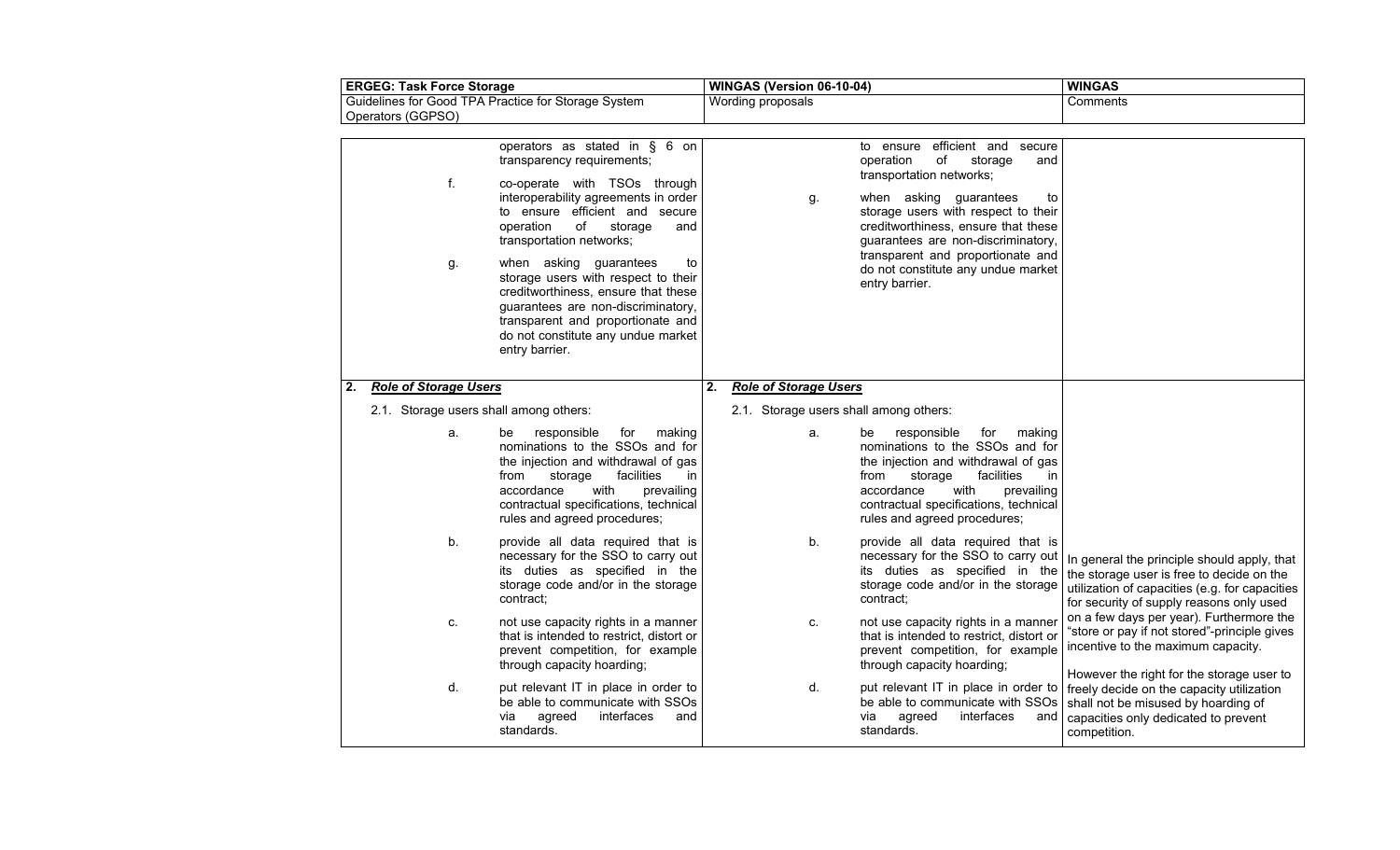| ERGEG: Task Force Storage                                            | WINGAS (Version 06-10-04) | <b>WINGAS</b> |
|----------------------------------------------------------------------|---------------------------|---------------|
| Guidelines for Good<br>\ Practice for Storage .<br>' TPA .<br>System | Wording proposals         | Comments      |
| Operators (GGPSO)                                                    |                           |               |

| 3. Necessary TPA services<br>3.1. Storage capacity not excluded from TPA pursuant to<br>Article 2(9) of the Gas Directive, when technically<br>and economically necessary for efficient access to<br>the network, shall be offered to storages users on a<br>non-discriminatory basis that promotes competition<br>and facilitates trade. Therefore, the SSO shall offer to<br>storage users the maximum available storage<br>capacity (i.e. technical storage capacity), apart from<br>that part of the storage capacity used for operational<br>needs related to transmission and/or production,<br>according to rules made transparent by the national<br>regulatory authorities. Exclusion of storage capacity<br>from TPA shall not be the decision of the SSO and/or<br>the beneficiary of the storage capacity exempted<br>from TPA and shall be approved by the national<br>regulatory authorities, with the publication of<br>substantiated reasons. | 3. Necessary TPA services<br>3.1. Storage capacity not excluded from TPA pursuant to<br>Article 2(9) of the Gas Directive, when technically<br>and economically necessary for efficient access to<br>the network, shall be offered to storages users on a<br>non-discriminatory basis that promotes competition<br>and facilitates trade. Therefore, the SSO shall offer to<br>storage users the maximum available storage<br>capacity (i.e. technical storage capacity), apart from<br>that part of the storage capacity used for operational<br>needs related to transmission and/or production,<br>according to rules made transparent by the national<br>regulatory authorities. Exclusion of storage capacity<br>from TPA shall not be the decision of the SSO and/or<br>the beneficiary of the storage capacity exempted<br>from TPA and shall be approved by the national<br>authorities, with the publication of substantiated<br>reasons. | It is not the task of the SSO to promote or<br>create competition but to facilitate it.                                                                                                                                                                                                                                                                                                                                                                    |
|---------------------------------------------------------------------------------------------------------------------------------------------------------------------------------------------------------------------------------------------------------------------------------------------------------------------------------------------------------------------------------------------------------------------------------------------------------------------------------------------------------------------------------------------------------------------------------------------------------------------------------------------------------------------------------------------------------------------------------------------------------------------------------------------------------------------------------------------------------------------------------------------------------------------------------------------------------------|----------------------------------------------------------------------------------------------------------------------------------------------------------------------------------------------------------------------------------------------------------------------------------------------------------------------------------------------------------------------------------------------------------------------------------------------------------------------------------------------------------------------------------------------------------------------------------------------------------------------------------------------------------------------------------------------------------------------------------------------------------------------------------------------------------------------------------------------------------------------------------------------------------------------------------------------------|------------------------------------------------------------------------------------------------------------------------------------------------------------------------------------------------------------------------------------------------------------------------------------------------------------------------------------------------------------------------------------------------------------------------------------------------------------|
| 3.2. The amount of storage capacity needed for PSO and<br>security of supply, when imposed on storage users<br>should be offered on a TPA basis; requirements of<br>non discrimination still apply. Whichever party is<br>responsible for PSOs, it shall demonstrate upon<br>request to the national regulatory authority that their<br>requested capacity reservation is no more than what<br>is required to satisfy the relevant PSO.                                                                                                                                                                                                                                                                                                                                                                                                                                                                                                                       | 3.2. Whichever party is responsible for PSOs, it shall Principle:<br>demonstrate upon request to the national authority<br>that their requested capacity reservation is no more<br>than what is required to satisfy the relevant PSO.<br>3.3. The SSO shall offer to storage users the storage<br>capacity in a form that facilitates competitive, non-<br>discriminatory, and efficient access to best meet<br>storage users' needs and that facilitates trade in                                                                                                                                                                                                                                                                                                                                                                                                                                                                                 | storage user has to fulfill the<br>$\overline{\phantom{a}}$<br>PSO according to subsidiarity<br>storage user has to book the<br>corresponding capacities and to<br>decide on a capacity reserve                                                                                                                                                                                                                                                            |
| 3.3. The SSO shall offer to storage users the storage<br>capacity in a form that facilitates competitive, non-<br>discriminatory, and efficient access to best meet<br>storage users' needs and that facilitates trade in<br>storage services in secondary markets. Specifically<br>the SSO shall offer in the primary market, pursuant to<br>its responsibilities under $\S$ 1, in consultation with<br>storage users and taking into account storage<br>technical constraints, a menu of services, including<br>the following:                                                                                                                                                                                                                                                                                                                                                                                                                              | storage services in secondary markets. Specifically<br>the SSO shall offer in the primary market, pursuant to<br>its responsibilities under § 1, in consultation with<br>storage users and taking into account storage<br>technical constraints, a menu of services, including<br>the following:<br>bundled services (SBU) of space<br>a.<br>and injectability/deliverability with<br>determined technical ratios:<br>unbundled<br>b.<br>services<br>in                                                                                                                                                                                                                                                                                                                                                                                                                                                                                            | The whole technically available storage<br>capacity should be offered on a TPA<br>basis. To define the amount of storage<br>capacity which the storage user need for<br>PSO seems to be difficult because of<br>different flexibility services offered at the<br>market to fulfill the traders' PSO. Further<br>more to reserve a proportion of the<br>available capacity for defined usage<br>would restrict the optimal use of storage<br>an capacities. |
| bundled services (SBU) of space<br>a.<br>and injectability/deliverability with                                                                                                                                                                                                                                                                                                                                                                                                                                                                                                                                                                                                                                                                                                                                                                                                                                                                                | appropriate range with SBUs;                                                                                                                                                                                                                                                                                                                                                                                                                                                                                                                                                                                                                                                                                                                                                                                                                                                                                                                       |                                                                                                                                                                                                                                                                                                                                                                                                                                                            |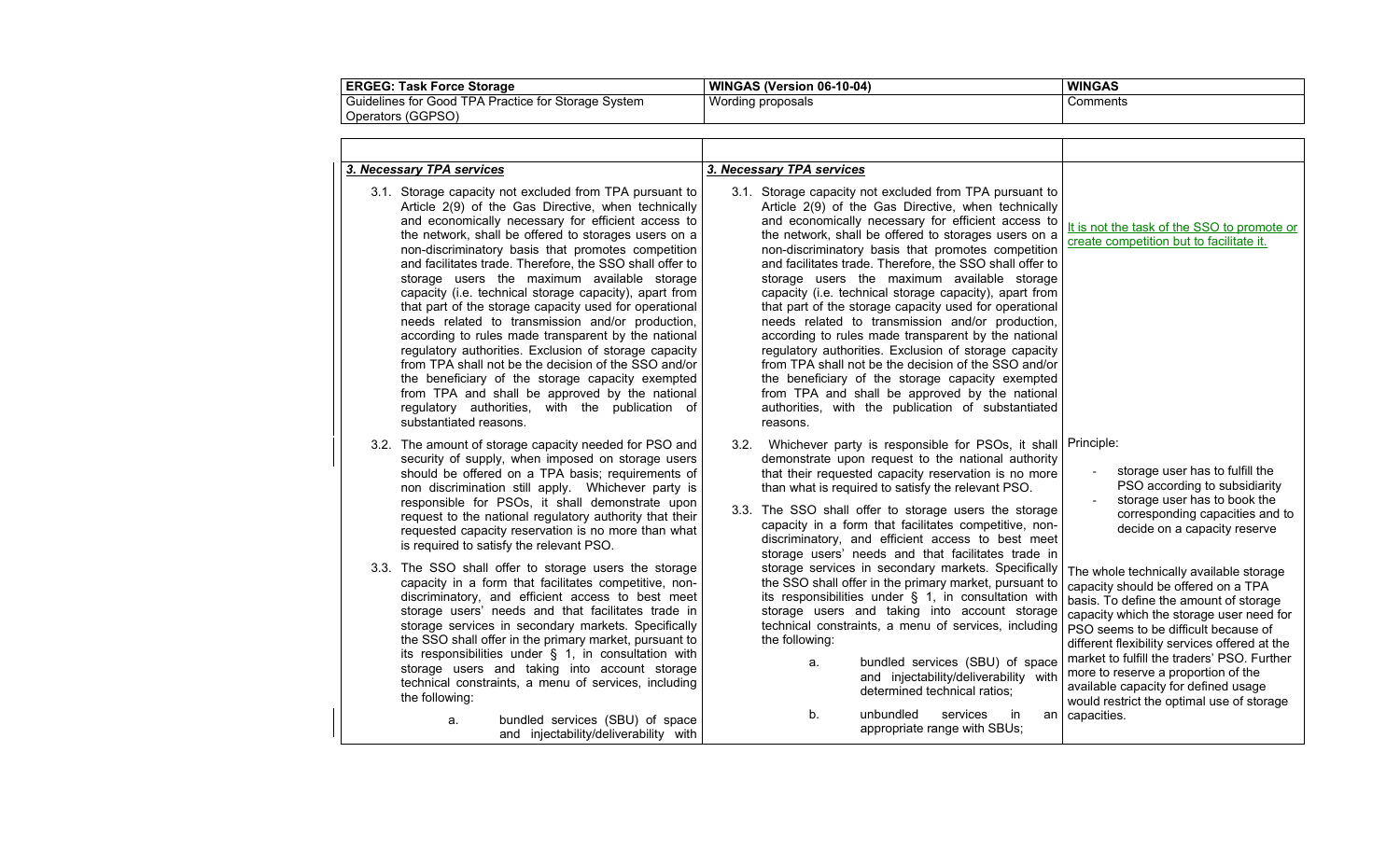| <b>ERGEG: Task Force Storage</b> |                                | WINGAS (Version 06-10-04)                                                                                                                                                                                                                                                                                                                                                                                                                                                                                                   |                   | <b>WINGAS</b>                                                                                                                                                                                                                                                                                                                                                                                                                        |                                                                                                                 |
|----------------------------------|--------------------------------|-----------------------------------------------------------------------------------------------------------------------------------------------------------------------------------------------------------------------------------------------------------------------------------------------------------------------------------------------------------------------------------------------------------------------------------------------------------------------------------------------------------------------------|-------------------|--------------------------------------------------------------------------------------------------------------------------------------------------------------------------------------------------------------------------------------------------------------------------------------------------------------------------------------------------------------------------------------------------------------------------------------|-----------------------------------------------------------------------------------------------------------------|
|                                  |                                | Guidelines for Good TPA Practice for Storage System                                                                                                                                                                                                                                                                                                                                                                                                                                                                         | Wording proposals |                                                                                                                                                                                                                                                                                                                                                                                                                                      | Comments                                                                                                        |
|                                  | Operators (GGPSO)              |                                                                                                                                                                                                                                                                                                                                                                                                                                                                                                                             |                   |                                                                                                                                                                                                                                                                                                                                                                                                                                      |                                                                                                                 |
|                                  |                                | determined technical ratios;                                                                                                                                                                                                                                                                                                                                                                                                                                                                                                |                   | an appropriate range of both long-<br>C.<br>term (> 1year) and short-term firm                                                                                                                                                                                                                                                                                                                                                       |                                                                                                                 |
|                                  | b.                             | unbundled<br>services<br>in<br>an<br>appropriate range with SBUs;                                                                                                                                                                                                                                                                                                                                                                                                                                                           |                   | services (<1year) down to a<br>minimum period of one day;                                                                                                                                                                                                                                                                                                                                                                            |                                                                                                                 |
|                                  | C.                             | an appropriate range of both long-<br>term (> 1year) and short-term firm<br>services (<1year) down to a<br>minimum period of one day;                                                                                                                                                                                                                                                                                                                                                                                       |                   | d.<br>short term interruptible storage<br>contracts and services.<br>3.4. When compatible with the balancing regime of the                                                                                                                                                                                                                                                                                                           |                                                                                                                 |
|                                  | d.                             | short term interruptible storage<br>contracts and services.                                                                                                                                                                                                                                                                                                                                                                                                                                                                 |                   | interconnected gas transportation system, the SSO<br>shall offer a service which includes an obligation to<br>allocate the gas which has been nominated.                                                                                                                                                                                                                                                                             |                                                                                                                 |
|                                  |                                | 3.4. When compatible with the balancing regime of the<br>interconnected gas transportation system, the SSO<br>shall offer a service which includes an obligation to<br>allocate the gas which has been nominated.                                                                                                                                                                                                                                                                                                           |                   | 3.5. SSOs shall offer services that are consistent with the<br>use of the interconnected gas transportation<br>systems.                                                                                                                                                                                                                                                                                                              |                                                                                                                 |
|                                  | systems.                       | 3.5. SSOs shall offer services that are consistent with the<br>use of the interconnected gas transportation                                                                                                                                                                                                                                                                                                                                                                                                                 |                   | 3.6. Taking into account technical constraints and if<br>consistent with PSOs obligations, the SSO shall offer<br>all services without restrictions on the starting date<br>and the actually prevailing physical flow. With the                                                                                                                                                                                                      |                                                                                                                 |
|                                  |                                | 3.6. Taking into account technical constraints and if<br>consistent with PSOs obligations, the SSO shall offer<br>all services without restrictions on the starting date<br>and the actually prevailing physical flow. With the<br>same constraints, injection and withdrawal of gas<br>should, in principle, be possible at any time. Limits on<br>the required minimum size of storage capacity rights<br>shall be justified on the basis of technical constraints<br>and permit small shippers to gain access to storage |                   | same constraints, injection and withdrawal of gas<br>should, in principle, be possible at any time. Limits on<br>the required minimum size of storage capacity rights<br>shall be justified on the basis of technical constraints<br>and permit small shippers to gain access to storage<br>services. Storage users should be allowed to pool<br>with each other with a view to overcome potential<br>technical capacity thresholds. |                                                                                                                 |
|                                  | technical capacity thresholds. | services. Storage users should be allowed to pool<br>with each other with a view to overcome potential                                                                                                                                                                                                                                                                                                                                                                                                                      |                   | 3.7. The SSO should develop information systems and<br>electronic communication to provide adequate data<br>to storage users and simplify transactions (such as<br>nominations, capacity booking and transfer of                                                                                                                                                                                                                     |                                                                                                                 |
|                                  |                                | 3.7. The SSO should develop information systems and<br>electronic communication to provide adequate data<br>to storage users and simplify transactions (such as<br>nominations, capacity booking and transfer of<br>capacity rights between storage users).                                                                                                                                                                                                                                                                 |                   | capacity rights between storage users).                                                                                                                                                                                                                                                                                                                                                                                              |                                                                                                                 |
|                                  |                                | 3.8. Deadline for the implementation<br>of such<br>requirements is 1 April 2005; if SSOs have problems<br>in implementing measures envisaged under § 3, in<br>particular with regard to IT systems, they shall                                                                                                                                                                                                                                                                                                              |                   |                                                                                                                                                                                                                                                                                                                                                                                                                                      | To make it more sufficient SSO shall<br>endeavor to meet a certain period of time<br>instead to fix a deadline. |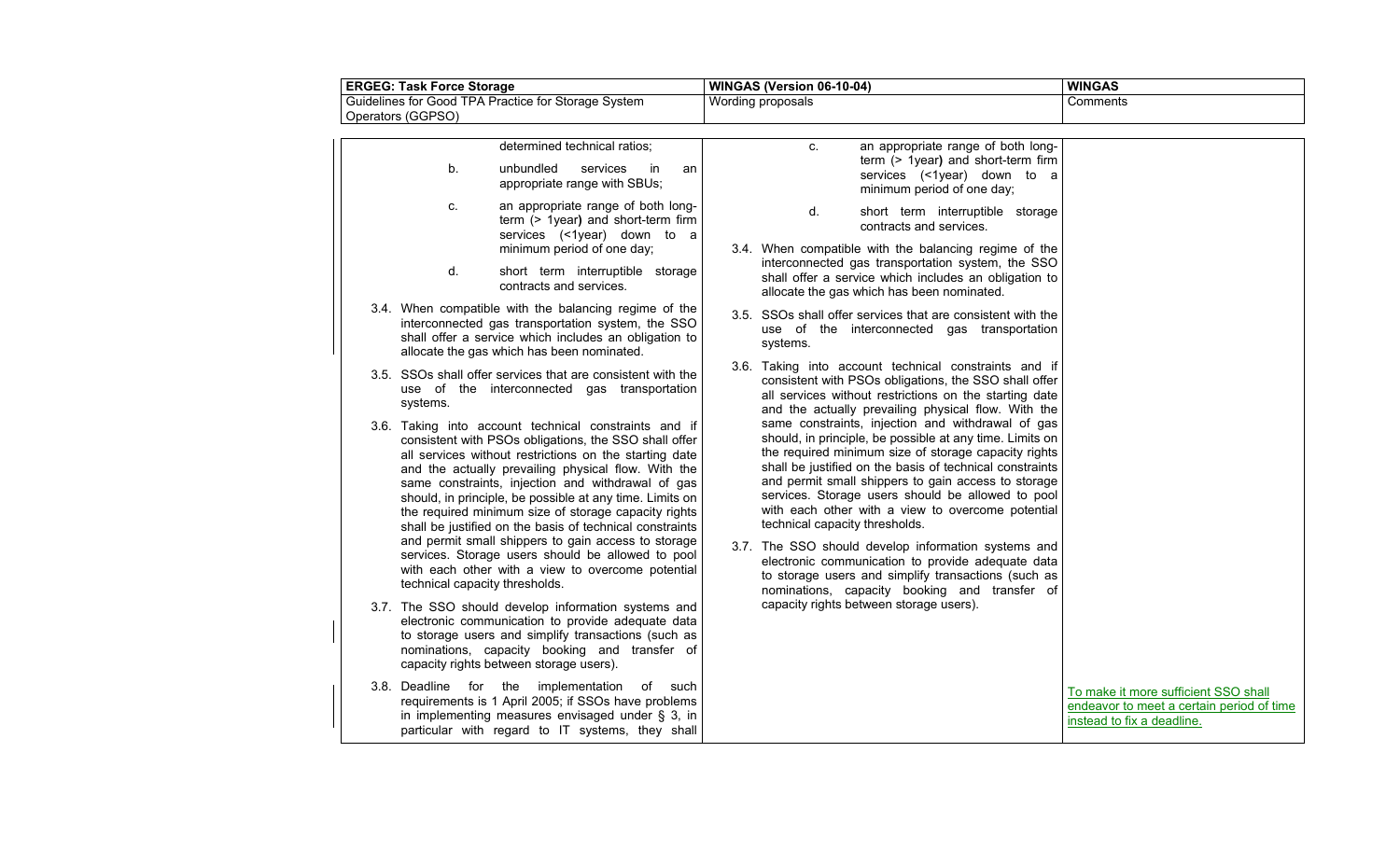| <b>ERGEG: Task Force Storage</b>                                         |                                              | WINGAS (Version 06-10-04)                                                                                                                                                                                                                                                                              |                                              | <b>WINGAS</b>                                                                                                                                                                                                                                                                                       |                                                                                                                                                                                                                                                                                   |
|--------------------------------------------------------------------------|----------------------------------------------|--------------------------------------------------------------------------------------------------------------------------------------------------------------------------------------------------------------------------------------------------------------------------------------------------------|----------------------------------------------|-----------------------------------------------------------------------------------------------------------------------------------------------------------------------------------------------------------------------------------------------------------------------------------------------------|-----------------------------------------------------------------------------------------------------------------------------------------------------------------------------------------------------------------------------------------------------------------------------------|
| Guidelines for Good TPA Practice for Storage System<br>Operators (GGPSO) |                                              | Wording proposals                                                                                                                                                                                                                                                                                      |                                              | Comments                                                                                                                                                                                                                                                                                            |                                                                                                                                                                                                                                                                                   |
|                                                                          |                                              |                                                                                                                                                                                                                                                                                                        |                                              |                                                                                                                                                                                                                                                                                                     |                                                                                                                                                                                                                                                                                   |
|                                                                          |                                              | provide an explanation to the national regulatory<br>authorities setting out the problems in implementing<br>this deadline and present a concrete action plan for<br>their implementation, taking into account, if<br>applicable, the size of the company.                                             |                                              |                                                                                                                                                                                                                                                                                                     |                                                                                                                                                                                                                                                                                   |
| 4.                                                                       | capacity<br>Storage<br>congestion management | allocation<br>management<br>and $ 4.$                                                                                                                                                                                                                                                                  | capacity<br>Storage<br>congestion management | allocation<br>management<br>and                                                                                                                                                                                                                                                                     |                                                                                                                                                                                                                                                                                   |
|                                                                          | 4.1. Storage capacity                        | allocation mechanism<br>and<br>congestion management procedures shall:                                                                                                                                                                                                                                 | 4.1. Storage capacity                        | allocation mechanism<br>and<br>congestion management procedures shall:                                                                                                                                                                                                                              |                                                                                                                                                                                                                                                                                   |
|                                                                          | a.                                           | facilitate the development<br>of<br>competition and liquid trading of<br>storage capacity and be compatible<br>with market mechanisms including<br>spot markets and trading hubs<br>while being flexible and capable of<br>adapting to evolving market<br>circumstances<br>and discourage<br>hoarding; | a.                                           | facilitate the development of<br>competition and liquid trading of<br>storage capacity and be compatible<br>with market mechanisms including<br>spot markets and trading hubs<br>while being flexible and capable of<br>adapting to evolving market<br>circumstances<br>and discourage<br>hoarding; |                                                                                                                                                                                                                                                                                   |
|                                                                          | b.                                           | take into account the integrity of the<br>storage system concerned as well<br>as security of supply where<br>relevant legal rules are incumbent<br>upon the SSO;                                                                                                                                       | b.                                           | take into account the integrity of the<br>storage system concerned as well<br>as security of supply where<br>relevant legal rules are incumbent<br>upon the SSO;                                                                                                                                    | Not create undue barriers to market entry<br>should not imply special rules for new<br>market participants which discriminate                                                                                                                                                     |
|                                                                          | C.                                           | not create undue barriers to market<br>entry and not prevent market<br>participants, including new market<br>entrants and companies with a<br>market share,<br>small<br>from<br>competing effectively.                                                                                                 | C.                                           | not create undue barriers to market<br>entry and not prevent market<br>participants, including new market<br>entrants and companies with a<br>market<br>share,<br>small<br>from<br>competing effectively.                                                                                           | other storage users.<br>Generally the SSO should not have an<br>influence how the storage user uses the<br>contracted capacity. As long as enough<br>capacity is available the capacity should<br>be allocated according to the "first<br>committed - first served" principle. In |
|                                                                          | d.                                           | ensure the maximum availability<br>and efficient use under economic<br>and non discriminatory conditions<br>of technical storage capacity;                                                                                                                                                             | d.                                           | ensure the maximum availability<br>and efficient use under economic<br>and non discriminatory conditions<br>of technical storage capacity;                                                                                                                                                          | case of congestion WINGAS will optimize<br>the allocation of the narrow capacity in<br>terms of quantity, duration etc. Market-<br>based solutions should not enable market                                                                                                       |
|                                                                          | е.                                           | generate the right signals for<br>investment in new infrastructures;                                                                                                                                                                                                                                   | е.                                           | generate the right signals for<br>investment in new infrastructures;                                                                                                                                                                                                                                | participants to contract capacities for<br>speculation purpose which could<br>encourage storage users to capacity                                                                                                                                                                 |
|                                                                          | f.                                           | be subject to consultation with                                                                                                                                                                                                                                                                        | f.                                           | be subject to consultation with   hoarding                                                                                                                                                                                                                                                          |                                                                                                                                                                                                                                                                                   |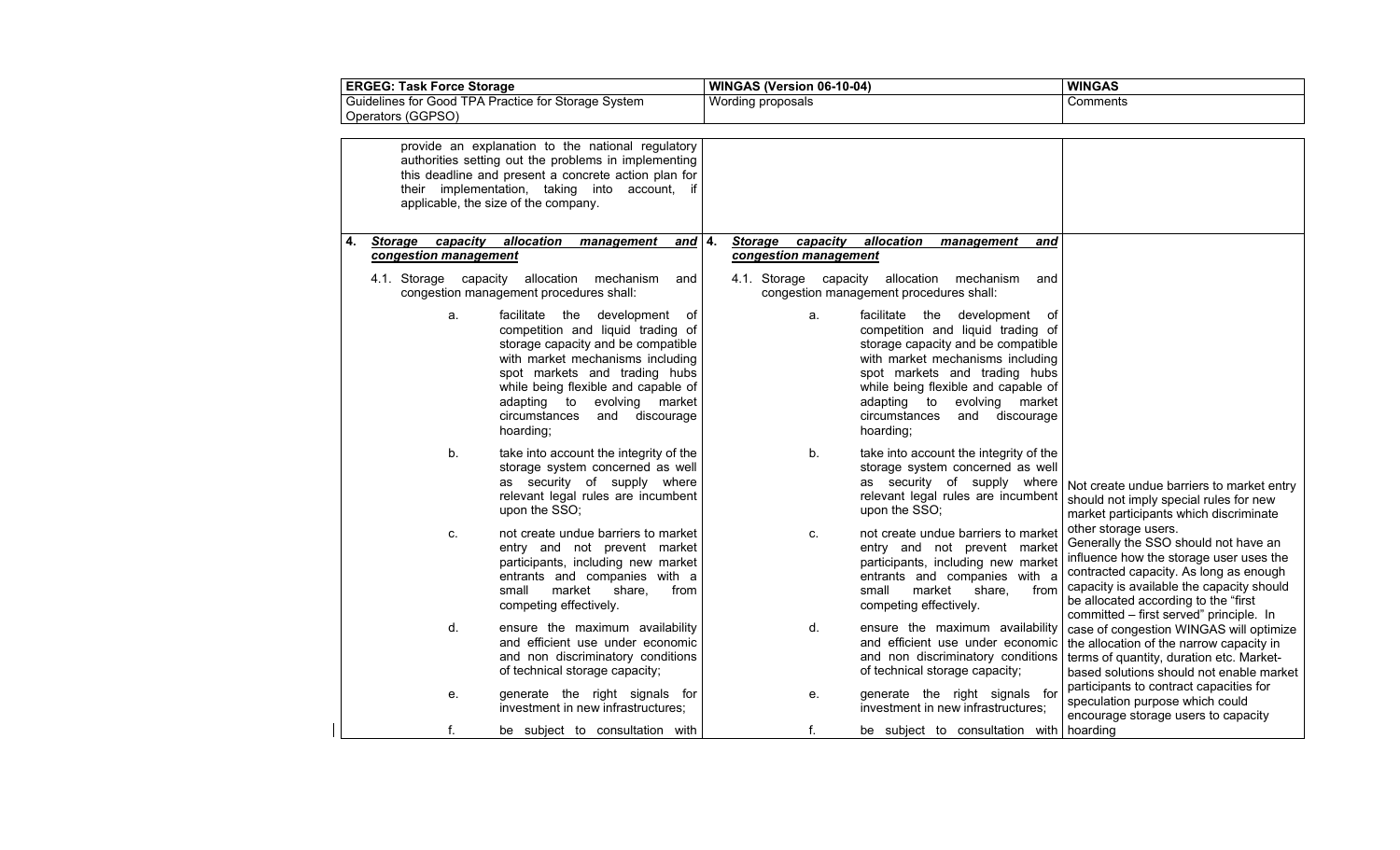| <b>ERGEG: Task Force Storage</b>                    | <b>WINGAS (Version 06-10-04)</b> | <b>WINGAS</b> |
|-----------------------------------------------------|----------------------------------|---------------|
| Guidelines for Good TPA Practice for Storage System | Wording proposals                | Comments      |
| Operators (GGPSO)                                   |                                  |               |

**Deleted:** national re appropriat

storage ca multi-annu short ter m promoting

| storage users.                                                                                                                      |                                                                                                                                                                                                                                                                                                                                                                                                                                                                                                                                                                                                                                                                                                                                                                                                                                                                                                                                                                                    |                                                                                                                                                                                                                                                                                                                                                                                                                                                                                                                                                                                                                                                                                                                                                                                                                                                                                                                                                                                                                                                                                                                |
|-------------------------------------------------------------------------------------------------------------------------------------|------------------------------------------------------------------------------------------------------------------------------------------------------------------------------------------------------------------------------------------------------------------------------------------------------------------------------------------------------------------------------------------------------------------------------------------------------------------------------------------------------------------------------------------------------------------------------------------------------------------------------------------------------------------------------------------------------------------------------------------------------------------------------------------------------------------------------------------------------------------------------------------------------------------------------------------------------------------------------------|----------------------------------------------------------------------------------------------------------------------------------------------------------------------------------------------------------------------------------------------------------------------------------------------------------------------------------------------------------------------------------------------------------------------------------------------------------------------------------------------------------------------------------------------------------------------------------------------------------------------------------------------------------------------------------------------------------------------------------------------------------------------------------------------------------------------------------------------------------------------------------------------------------------------------------------------------------------------------------------------------------------------------------------------------------------------------------------------------------------|
| non-discriminatory and competitive access.<br>injectability and deliverability).<br>additional mechanisms to free up this capacity. | Long-term storage-contracts-are linked-to-<br>long term supply and delivery contracts<br>(e.g. for security of supply reasons).<br>Limitation of the proportion of long term-<br>contracts would restrict the planning<br>reliability for supplies and their capability<br>to guarantee security of supply.<br>Furthermore it should be pointed out, that<br>it is the free decision of the final customer<br>to vote for either long or short term<br>contracts based on their individual<br>individual scenarios on future<br>supply/demand of natural gas.<br>The SSO should not be obliged to judge if<br>storage users abuse storage capacities.<br>To facilitate re-utilisation of unused<br>capacity the SSO should offer the<br>unused capacity to the market but only<br>for short term capacities and on an<br>interruptible basis, provided that<br>corresponding provisions are agreed<br>between the SSO and the storage user<br>(e.g. within the standard contract). | Deleted:<br><b>Deleted:</b><br>national r<br>appropria<br>storage c<br>multi-ann<br>short tern<br>promoting                                                                                                                                                                                                                                                                                                                                                                                                                                                                                                                                                                                                                                                                                                                                                                                                                                                                                                                                                                                                    |
| <b>Confidentiality requirements</b><br>5.<br>Article 10 of Directive 2003/55/EC, by:                                                | WINGAS supports confidentiality<br>requirements.                                                                                                                                                                                                                                                                                                                                                                                                                                                                                                                                                                                                                                                                                                                                                                                                                                                                                                                                   |                                                                                                                                                                                                                                                                                                                                                                                                                                                                                                                                                                                                                                                                                                                                                                                                                                                                                                                                                                                                                                                                                                                |
|                                                                                                                                     |                                                                                                                                                                                                                                                                                                                                                                                                                                                                                                                                                                                                                                                                                                                                                                                                                                                                                                                                                                                    | 4.2. In case of <u>contractual</u> congestion, non<br>discriminatory, market-based solutions shall be<br>applied by the SSO or by the national regulatory<br>authorities, where appropriate. Alternative allocation<br>procedures such as pro-rata mechanisms may be<br>considered if they ensure equivalence in terms of<br>4.3. The SSO shall actively endeavour to discourage<br>hoarding and facilitate re-utilisation and trade of<br>storage capacity by all reasonable means, including<br>at least the offer on interruptible basis of all unused<br>capacity (e.g. day-ahead release of non-nominated   requirements but also based on their<br>4.4. If, in spite of the measures aimed at preventing any<br>commercial incentives to hoard capacity, namely<br>secondary market and interruptible storage services,<br>capacity contracted under existing storage contracts<br>remains unused and significant and prolonged<br>contractual congestion occurs, the national regulatory<br>authorities shall require the SSO to introduce<br>5.1. The SSO shall meet the confidentiality provisions of |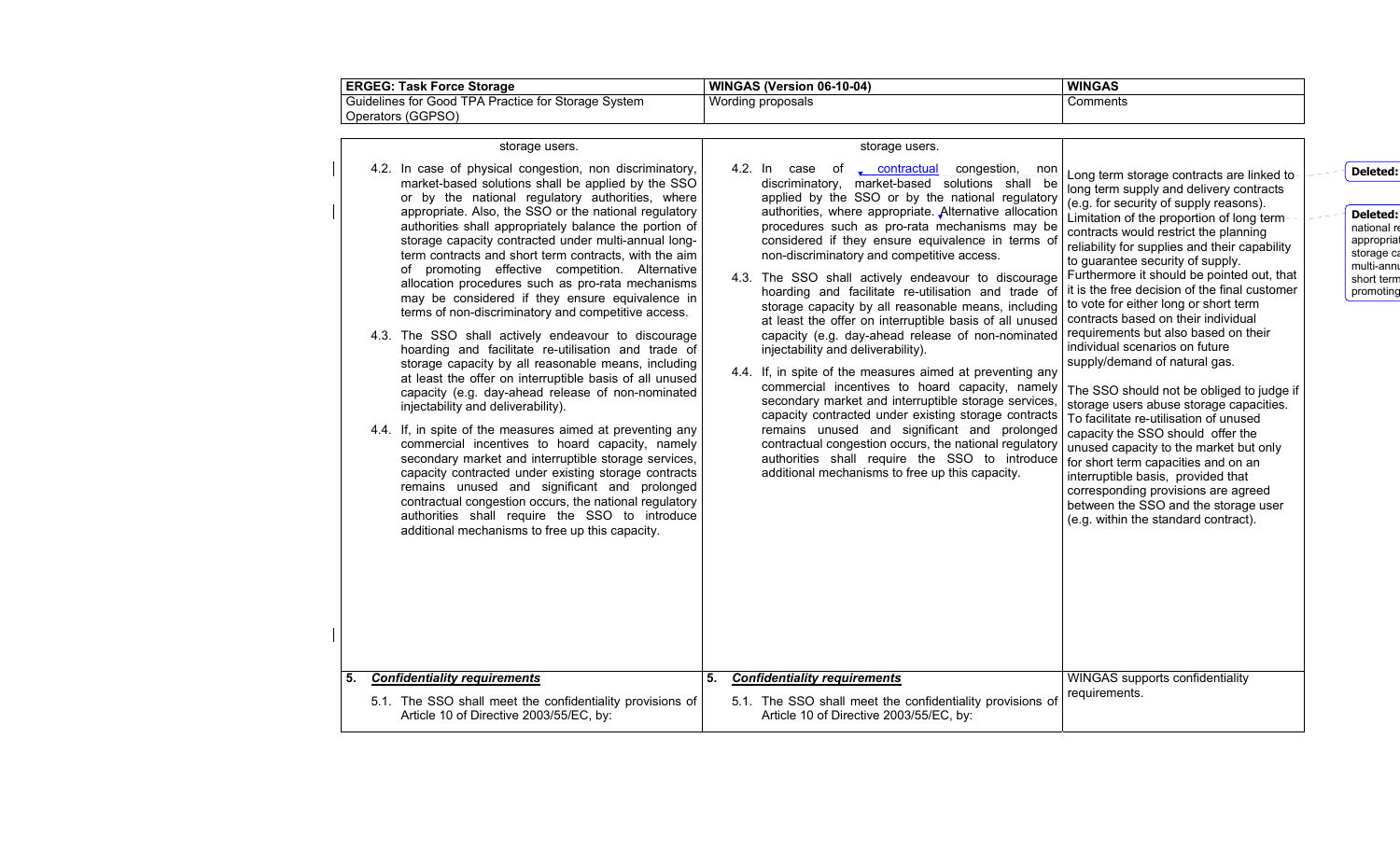| <b>ERGEG: Task Force Storage</b>                                                                                                                                                                                                                                                                                                                                                                                                                                                                                                                                                                                                                                                                                                                                                                                  | WINGAS (Version 06-10-04)                                                                                                                                                                                                                                                                                                                                                                                                                                                                                                                                                                                                            | <b>WINGAS</b>                                                                                           |
|-------------------------------------------------------------------------------------------------------------------------------------------------------------------------------------------------------------------------------------------------------------------------------------------------------------------------------------------------------------------------------------------------------------------------------------------------------------------------------------------------------------------------------------------------------------------------------------------------------------------------------------------------------------------------------------------------------------------------------------------------------------------------------------------------------------------|--------------------------------------------------------------------------------------------------------------------------------------------------------------------------------------------------------------------------------------------------------------------------------------------------------------------------------------------------------------------------------------------------------------------------------------------------------------------------------------------------------------------------------------------------------------------------------------------------------------------------------------|---------------------------------------------------------------------------------------------------------|
| Guidelines for Good TPA Practice for Storage System<br>Operators (GGPSO)                                                                                                                                                                                                                                                                                                                                                                                                                                                                                                                                                                                                                                                                                                                                          | Wording proposals                                                                                                                                                                                                                                                                                                                                                                                                                                                                                                                                                                                                                    | Comments                                                                                                |
|                                                                                                                                                                                                                                                                                                                                                                                                                                                                                                                                                                                                                                                                                                                                                                                                                   |                                                                                                                                                                                                                                                                                                                                                                                                                                                                                                                                                                                                                                      |                                                                                                         |
| ensuring that information available<br>a.<br>to the SSO concerning its storage<br>and processing business is not<br>passed to other possible parts of<br>the group in advance of being<br>provided to all market participants;<br>staff working for the affiliate<br>business if any (e.g. supply) should<br>have no access to information<br>which could be commercially<br>advantageous, such as details on<br>actual or potential storage users,<br>and is not made available to all<br>market parties;                                                                                                                                                                                                                                                                                                        | ensuring that information available<br>a.<br>to the SSO concerning its storage<br>and processing business is not<br>passed to other possible parts of<br>the group in advance of being<br>provided to all market participants;<br>staff working for the affiliate<br>business if any (e.g. supply) should<br>have no access to information<br>which could be commercially<br>advantageous, such as details on<br>actual or potential storage users,<br>and is not made available to all<br>market parties;                                                                                                                           |                                                                                                         |
| b.<br>when there are no separate<br>database<br>systems,<br>specific<br>confidentiality duties must be<br>clearly defined; the<br>relevant<br>national regulatory authorities may<br>at least require sufficient evidence<br>from companies concerned so as<br>to prove an effective establishment<br>of Chinese walls between the SSO<br>and the supply branch of the<br>vertically integrated companies <sup>1</sup> .<br>The arrangements to implement<br>this requirement should include a<br>of<br>code<br>conduct<br>for<br>staff/compliance programme which<br>should embody the principles<br>behind the Chinese walls concept.<br>The SSO and the supply business<br>should be located in separate<br>building, provided such a measure<br>is proportionate given the size of<br>the activity concerned. | b.<br>when there are no separate<br>database<br>systems,<br>specific<br>confidentiality duties must be<br>clearly defined; the relevant<br>national regulatory authorities may<br>at least require sufficient evidence<br>from companies concerned so as<br>to prove an effective establishment<br>of Chinese walls between the SSO<br>and the supply branch of the<br>vertically integrated companies <sup>2</sup> .<br>The arrangements to implement<br>this requirement should include a<br>code<br>of<br>conduct<br>for<br>staff/compliance programme which<br>should embody the principles<br>behind the Chinese walls concept. | There is no need for being located in<br>different buildings to fulfill the Chinese<br>walls principle. |

<sup>&</sup>lt;sup>1</sup> As stated in the CEER Recommendations on Implementation of TPA to Storage and Linepack, approved by the CEER General Assembly on 5<sup>th</sup> of December 2003.

<sup>&</sup>lt;sup>2</sup> As stated in the CEER Recommendations on Implementation of TPA to Storage and Linepack, approved by the CEER General Assembly on 5<sup>th</sup> of December 2003.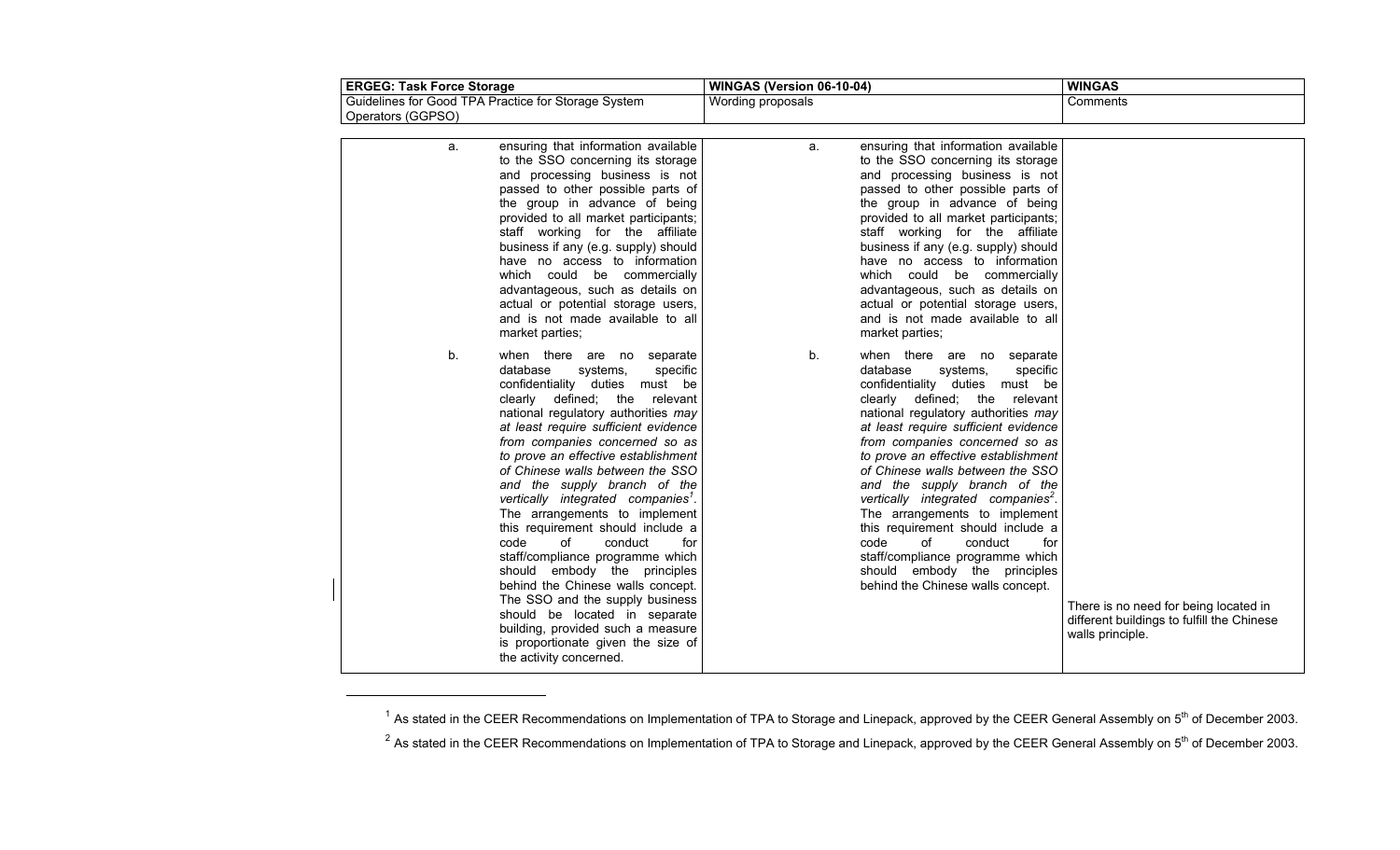| <b>ERGEG:</b><br><b>Task Force Storage</b>                                    | WINGAS (Version 06-10-04) | <b>WINGAS</b> |
|-------------------------------------------------------------------------------|---------------------------|---------------|
| Guidelines for<br><b>TPA</b><br>Rractice for Storage ا<br>for Good<br>⊦Svstem | Wording proposals         | Comments      |
| Operators (GGPSO)                                                             |                           |               |

| 6. | <b>Transparency requirements</b>                                                                                                                                                                                                                                                                                                                                                                                                                                                                                                                                                                                                                                                                          | 6. |      | <b>Transparency requirements</b>                                                                                                                                                                                                                                                                                                                                                                                                                                                                                                                                                                                                            |                                                                                                                                                                                                                             |
|----|-----------------------------------------------------------------------------------------------------------------------------------------------------------------------------------------------------------------------------------------------------------------------------------------------------------------------------------------------------------------------------------------------------------------------------------------------------------------------------------------------------------------------------------------------------------------------------------------------------------------------------------------------------------------------------------------------------------|----|------|---------------------------------------------------------------------------------------------------------------------------------------------------------------------------------------------------------------------------------------------------------------------------------------------------------------------------------------------------------------------------------------------------------------------------------------------------------------------------------------------------------------------------------------------------------------------------------------------------------------------------------------------|-----------------------------------------------------------------------------------------------------------------------------------------------------------------------------------------------------------------------------|
|    | 6.1. SSOs should implement user-friendly systems to<br>publish the information needed by storage users in a<br>timely manner in the national language and in<br>English on the Internet. Information should be<br>provided on a real time basis, if required by storage<br>users. Information shall be disclosed in a meaningful,<br>quantitatively clear and easily accessible way and on<br>a non-discriminatory basis.                                                                                                                                                                                                                                                                                 |    |      | 6.1. SSOs should implement user-friendly systems to<br>publish the information needed by storage users in a<br>timely manner in the national language and in<br>English on the Internet. Information shall be<br>disclosed in a meaningful, quantitatively clear and<br>easily accessible way and on a non-discriminatory<br>basis.<br>6.2. Information relating specifically to a storage user's                                                                                                                                                                                                                                           | WINGAS agrees to support storage users<br>with transparent and user-friendly<br>systems, but the following principles<br>should apply:<br>the cost-value-ratio should be<br>$\mathbf{r}$                                    |
|    | 6.2. Information relating specifically to a storage user's<br>account must be kept confidential. Non confidential<br>information must be provided promptly and on the<br>same time scale as to all users on a non<br>discriminatory basis. Where a SSO considers that it<br>is not entitled for confidentiality reasons to make<br>public all the data required, it shall provide clear<br>evidence to the national regulatory authorities and<br>seek its authorization to limit publication. The<br>relevant national authorities shall grant or refuse the<br>authorization on a case by case basis and publish<br>the substantiated reasons. This assessment should<br>be renewed on a regular basis. |    | 6.3. | account must be kept confidential. Non confidential<br>information must be provided promptly and on the<br>same time scale as to all users on a non<br>discriminatory basis. Where a SSO considers that it<br>is not entitled for confidentiality reasons to make<br>public all the data required, it shall provide clear<br>evidence to the national regulatory authorities and<br>seek its authorization to limit publication. The<br>relevant national authorities shall grant or refuse the<br>authorization on a case by case basis and publish<br>the substantiated reasons. This assessment should<br>be renewed on a regular basis. | considered in order to avoid<br>extraordinary costs<br>confidentiality requirements of<br>storage users should be<br>respected<br>only information which is<br>$\frac{1}{2}$<br>required by customers should be<br>provided |
|    | 6.3. The SSO shall submit for approval to the national<br>regulatory authorities any request not to publish<br>specific data (e.g. for reasons of costs or to avoid any<br>potential market abuse). The relevant national<br>authorities shall grant or refuse the authorization on a<br>case by case basis and publish the substantiated<br>reasons.                                                                                                                                                                                                                                                                                                                                                     |    |      | 6.4. The following commercial terms should be published<br>with online information system:<br>in rTPA, the tariffs for each service<br>a.<br>offered shall be published ex ante<br>with the derivation criteria attached<br>(i.e. the underlying technical and                                                                                                                                                                                                                                                                                                                                                                              | In nTPA the relevant national law should<br>be applicable.                                                                                                                                                                  |
|    | 6.4. The following commercial terms should be published<br>with online information system:<br>in rTPA, the tariffs for each service<br>a.<br>offered shall be published ex ante<br>with the derivation criteria attached<br>(i.e. the underlying technical and<br>economic reasons for establishing<br>them). In nTPA, the main<br>commercial conditions including the                                                                                                                                                                                                                                                                                                                                    |    |      | economic reasons for establishing<br>them). In nTPA, the main<br>commercial conditions including the<br>prices for core standard services<br>must be published and updated<br>whenever the SSO changes them;<br>prices and underlying criteria<br>should be made available to the<br>national authorities at least in case<br>of disputes;                                                                                                                                                                                                                                                                                                  |                                                                                                                                                                                                                             |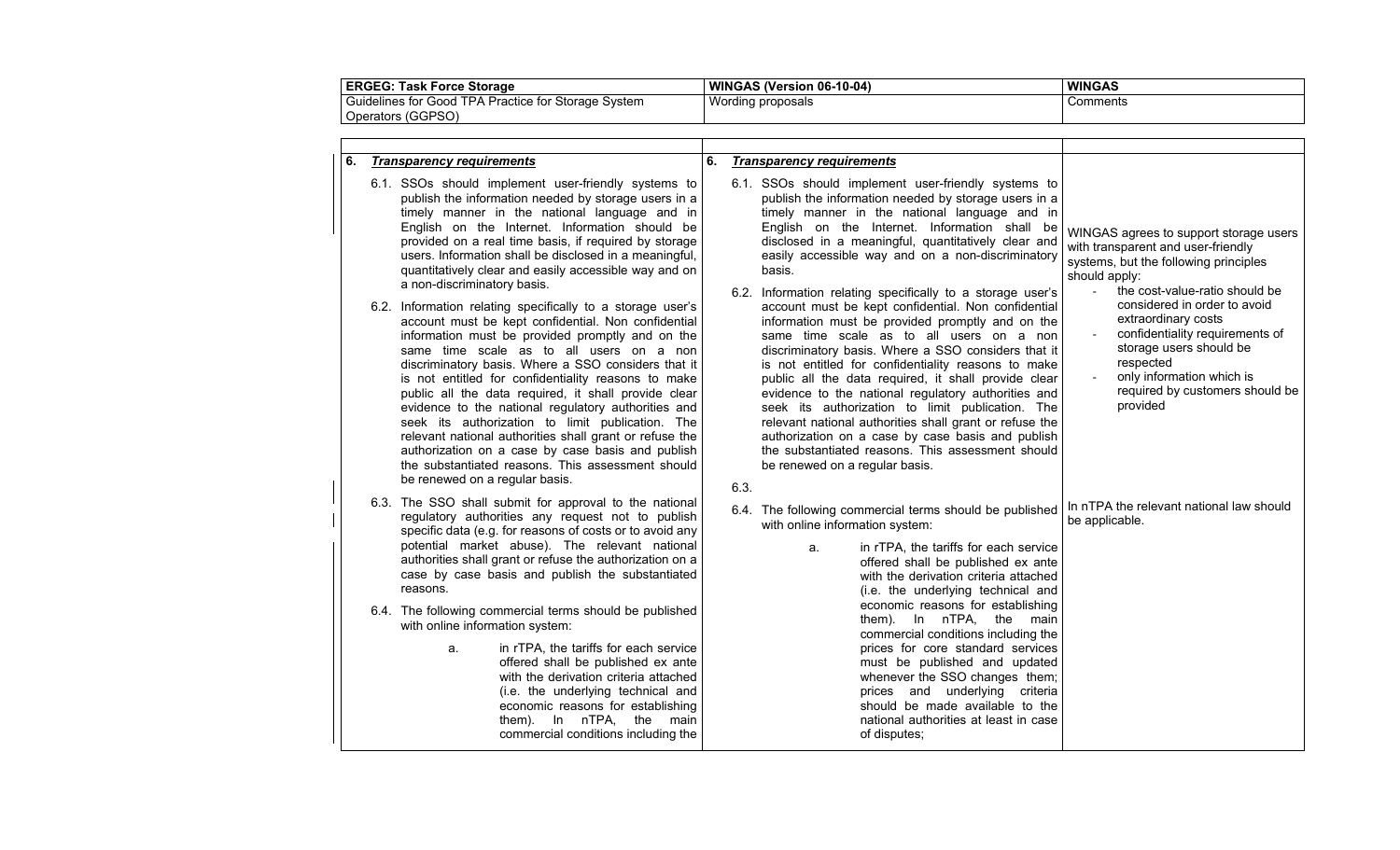| <b>ERGEG: Task Force Storage</b> |                                                                                                                                                                                                                                               | WINGAS (Version 06-10-04)     |                                                                                                                                                                                                                                                                                                     | <b>WINGAS</b>                                                         |  |  |
|----------------------------------|-----------------------------------------------------------------------------------------------------------------------------------------------------------------------------------------------------------------------------------------------|-------------------------------|-----------------------------------------------------------------------------------------------------------------------------------------------------------------------------------------------------------------------------------------------------------------------------------------------------|-----------------------------------------------------------------------|--|--|
| Operators (GGPSO)                | Guidelines for Good TPA Practice for Storage System                                                                                                                                                                                           | Wording proposals             |                                                                                                                                                                                                                                                                                                     | Comments                                                              |  |  |
|                                  |                                                                                                                                                                                                                                               |                               |                                                                                                                                                                                                                                                                                                     |                                                                       |  |  |
|                                  | prices for core standard services<br>must be published and updated<br>whenever the SSO changes them;<br>prices and underlying criteria<br>should be made available to the<br>national regulatory authorities at<br>least in case of disputes; | b.                            | services offered, the storage code<br>(if applicable) and/or the main<br>standard conditions for<br>each<br>service outlining the rights and<br>responsibilities for<br>all<br>users<br>including flexibility tolerances (e.g.<br>counter flows during injection or<br>withdrawal) and the rules of |                                                                       |  |  |
| b.                               | services offered, the storage code<br>(if applicable) and/or the main<br>standard conditions for each                                                                                                                                         |                               | transfer storage capacity in case of<br>final customer switching;                                                                                                                                                                                                                                   |                                                                       |  |  |
|                                  | service outlining the rights and<br>responsibilities for<br>all<br>users<br>including flexibility tolerances (e.g.<br>counter flows during injection or<br>withdrawal) and the rules of<br>transfer storage capacity in case of               | C.                            | method of determining available<br>capacity<br>storage<br>and<br>the<br>operational parameters including<br>transparency on the rules of<br>ownership and use of working gas;                                                                                                                       |                                                                       |  |  |
|                                  | final customer switching;                                                                                                                                                                                                                     | d.                            | storage<br>capacity<br>allocation,<br>congestion management and anti-                                                                                                                                                                                                                               |                                                                       |  |  |
| C.                               | method of determining available<br>storage<br>capacity<br>and<br>the<br>operational parameters including<br>transparency on the rules of<br>ownership and use of working gas;                                                                 |                               | hoarding<br>re-utilization<br>and<br>provisions, including auctions terms<br>where applicable and rules<br>applicable for storage capacity<br>trade on the secondary market vis-<br>à-vis the SSO;                                                                                                  |                                                                       |  |  |
| d.                               | capacity<br>allocation,<br>storage<br>congestion management and anti-<br>hoarding<br>re-utilization<br>and<br>provisions, including auctions terms<br>where applicable and<br>rules<br>applicable for storage capacity                        | е.                            | the rules and the charges<br>applicable to storage penalties due<br>by<br>storage<br>users<br>and<br>compensation payments by the<br>SSO to storage users.                                                                                                                                          |                                                                       |  |  |
|                                  | trade on the secondary market vis-<br>à-vis the SSO;                                                                                                                                                                                          |                               | 6.5. The following operational information shall be<br>published with online information system (in volume                                                                                                                                                                                          |                                                                       |  |  |
| е.                               | the rules and the charges<br>applicable to storage penalties due<br>storage<br>by<br>users<br>and<br>compensation payments by the                                                                                                             | access to storage facilities: | or energy units, according to interoperability criteria)<br>to provide system users with sufficient and timely<br>information in order to gain effective and efficient                                                                                                                              | Volume units are needed e.g. for capacity                             |  |  |
|                                  | SSO to storage users.<br>6.5. The following operational information shall be                                                                                                                                                                  | a.                            | storage level, including working<br>booked and<br>gas, technical,                                                                                                                                                                                                                                   | data.                                                                 |  |  |
|                                  | published with online information system (in energy<br>units, according to interoperability criteria) to provide<br>system users with sufficient and timely information in                                                                    |                               | available storage capacity (firm and<br>interruptible where applicable);                                                                                                                                                                                                                            | The costs for providing "timely"<br>information should be considered. |  |  |
|                                  |                                                                                                                                                                                                                                               | b.                            | the customer's daily aggregated                                                                                                                                                                                                                                                                     |                                                                       |  |  |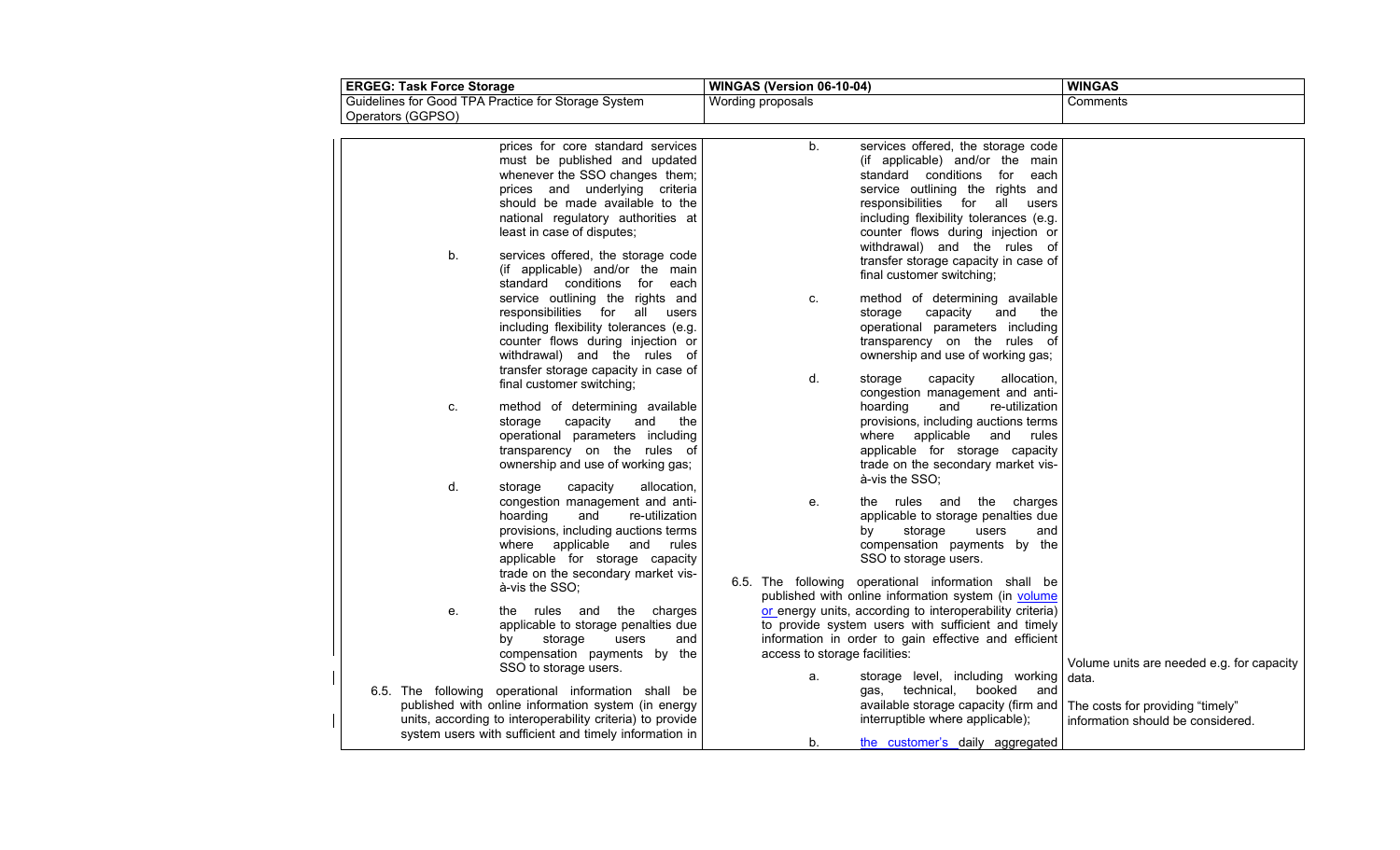| <b>ERGEG: Task Force Storage</b>                    | <b>WINGAS (Version 06-10-04)</b> | <b>WINGAS</b> |
|-----------------------------------------------------|----------------------------------|---------------|
| Guidelines for Good TPA Practice for Storage System | Wording proposals                | Comments      |
| Operators (GGPSO)                                   |                                  |               |

| facilities:   | order to gain effective and efficient access to storage                                                                                                                                                                                                                    |               | inflow and outflows and historical<br>utilization rates on a monthly basis;                                                                                                                                                                                                      |                                                                                                                       |
|---------------|----------------------------------------------------------------------------------------------------------------------------------------------------------------------------------------------------------------------------------------------------------------------------|---------------|----------------------------------------------------------------------------------------------------------------------------------------------------------------------------------------------------------------------------------------------------------------------------------|-----------------------------------------------------------------------------------------------------------------------|
| a.            | storage level, including working<br>gas, technical,<br>booked<br>and<br>available storage capacity (firm and<br>interruptible where applicable);                                                                                                                           | C.            | user-friendly<br>instruments<br>for<br>calculating charges for a specific<br>service (e.g. tariff calculator) and<br>for verifying online the level of                                                                                                                           | To publish the level of working gas would<br>be in most cases inconsistent with                                       |
| b.            | daily aggregated inflow<br>and<br>outflows and historical utilization<br>rates:                                                                                                                                                                                            |               | available capacity, including net<br>and available firm and interruptible<br>capacities;                                                                                                                                                                                         | confidentiality requirements of storage<br>users. Therefore only his data should be<br>provided to each storage user. |
| C.            | user-friendly<br>instruments<br>for<br>calculating charges for a specific<br>service (e.g. tariff calculator) and<br>for verifying online the level of                                                                                                                     | d.            | maps indicating the location of their<br>facilities<br>storage<br>and<br>the<br>connecting points of the storage<br>facilities to the relevant network;                                                                                                                          |                                                                                                                       |
|               | available capacity, including net<br>and available firm and interruptible<br>capacities;                                                                                                                                                                                   | е.            | the rules (if any) of transfer of<br>storage capacity and injection and<br>withdrawal capacity in case of<br>customer switch.                                                                                                                                                    |                                                                                                                       |
| d.            | maps indicating the location of their<br>facilities<br>and<br>storage<br>the<br>connecting points of the storage<br>facilities to the relevant network;                                                                                                                    | annual basis. | 6.6. Information described in $\S$ 6.3 and $\S$ 6.4 shall be<br>made available and updated whenever changed as<br>relevant on a real time, daily, monthly, quarterly or                                                                                                          |                                                                                                                       |
| е.            | the rules (if any) of transfer of<br>storage capacity and injection and<br>withdrawal capacity in case of<br>customer switch.                                                                                                                                              |               | 6.7. The SSO shall publish at least once a year, by a<br>predetermined deadline, all planned maintenance<br>periods that might affect storage users' rights from                                                                                                                 |                                                                                                                       |
| annual basis. | 6.6. Information described in $\S$ 6.3 and $\S$ 6.4 shall be<br>made available and updated whenever changed as<br>relevant on a real time, daily, monthly, quarterly or                                                                                                    |               | storage contracts and the corresponding operational<br>information with adequate advance notice. Where<br>unplanned disruptions in access to the storage facility<br>occur, the SSO shall ensure actual system users are<br>notified of that disruption as soon as possible. The |                                                                                                                       |
|               | 6.7. The SSO shall publish at least once a year, by a<br>predetermined deadline, all planned maintenance<br>periods that might affect storage users' rights from<br>storage contracts and the corresponding operational<br>information with adequate advance notice. Where | occurred.     | SSO shall maintain and make available to the<br>national regulatory authorities and/or to those<br>affected by any disruption upon request, a daily log of<br>the actual maintenance and disruptions that have                                                                   |                                                                                                                       |
|               | unplanned disruptions in access to the storage facility<br>occur, the SSO shall ensure actual system users are<br>notified of that disruption as soon as possible. The<br>SSO shall maintain and make available to the<br>national regulatory authorities and/or to those  |               | 6.8. At least the provisions of § 6.5.a, b, and d shall apply<br>also to any storage capacity not required to provide<br>TPA according to Article 19 of the Gas Directive or<br>any other storage facility connected to a transmission                                           |                                                                                                                       |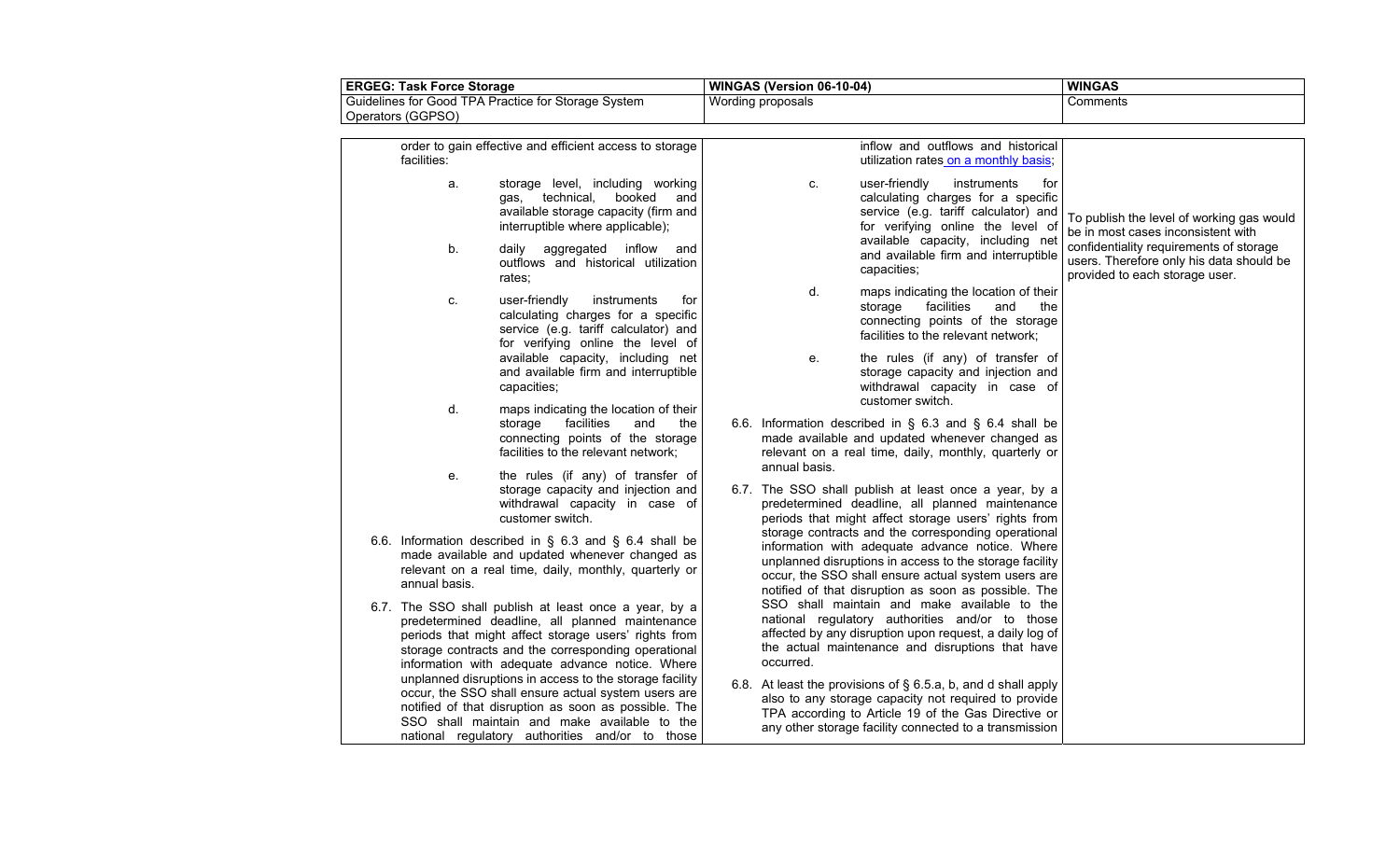| <b>ERGEG: Task Force Storage</b>                                                                                                                                                                                                                                                                                                                                                                                                                        | WINGAS (Version 06-10-04)                                                                                                                                                                                                                                                                                                                                                                                                                              | <b>WINGAS</b>                                                                                                   |
|---------------------------------------------------------------------------------------------------------------------------------------------------------------------------------------------------------------------------------------------------------------------------------------------------------------------------------------------------------------------------------------------------------------------------------------------------------|--------------------------------------------------------------------------------------------------------------------------------------------------------------------------------------------------------------------------------------------------------------------------------------------------------------------------------------------------------------------------------------------------------------------------------------------------------|-----------------------------------------------------------------------------------------------------------------|
| Guidelines for Good TPA Practice for Storage System<br>Operators (GGPSO)                                                                                                                                                                                                                                                                                                                                                                                | Wording proposals                                                                                                                                                                                                                                                                                                                                                                                                                                      | Comments                                                                                                        |
| affected by any disruption upon request, a daily log of<br>the actual maintenance and disruptions that have<br>occurred.<br>6.8. At least the provisions of § 6.5.a, b, and d shall apply<br>also to any storage capacity not required to provide<br>TPA according to Article 19 of the Gas Directive or<br>any other storage facility connected to a transmission<br>system and for which there is no TPA                                              | system and for which there is no TPA<br>6.9. Storage users shall not be separately charged for<br>information requests and transactions associated<br>with their contracts according to standard rules and<br>procedures (e.g. nominations). Expenses for<br>requests not linked to general SSO's roles and<br>responsibilities and transparency requirements can<br>be separately charged.<br>6.10. SSOs shall comply with these provision by 1, July |                                                                                                                 |
| 6.9. Storage users shall not be separately charged for<br>information requests and transactions associated<br>with their contracts according to standard rules and<br>procedures (e.g. nominations). Expenses for<br>requests not linked to general SSO's roles and<br>responsibilities and transparency requirements can<br>be separately charged.                                                                                                     | 2005; if SSOs have problems in implementing<br>measures envisaged under §6, in particular with<br>regard to IT systems, they shall provide an<br>explanation to the relevant national authority setting<br>out the problems in implementing by this deadline<br>and present a concrete action plan for the                                                                                                                                             |                                                                                                                 |
| 6.10. SSOs shall comply with these provision by 1 April<br>2005; if SSOs have problems in implementing<br>measures envisaged under §6, in particular with<br>regard to IT systems, they shall provide an<br>explanation to the relevant national authority setting<br>out the problems in implementing by this deadline<br>and present a concrete action plan for the<br>implementation taking into account, if applicable, the<br>size of the company. | implementation taking into account, if applicable, the<br>size of the company.                                                                                                                                                                                                                                                                                                                                                                         | Where IT-investments are needed<br>implementation should be made not later<br>than 2007.                        |
| <b>Tariff structure and derivation</b><br>7.                                                                                                                                                                                                                                                                                                                                                                                                            | 7.<br><b>Tariff structure and derivation</b>                                                                                                                                                                                                                                                                                                                                                                                                           |                                                                                                                 |
| 7.1. Where regulated, tariffs structure of the SSO should:                                                                                                                                                                                                                                                                                                                                                                                              | 7.1. Where regulated, tariffs structure of the SSO should:                                                                                                                                                                                                                                                                                                                                                                                             |                                                                                                                 |
| reflect efficiently incurred costs of<br>a.<br>to storage<br>facilities<br>access<br>including fair return on investment,<br>both in the case of direct access to<br>a specific storage and access to<br>virtual storages;                                                                                                                                                                                                                              | reflect efficiently incurred costs of<br>a.<br>access to storage<br>facilities<br>including fair return on investment,<br>both in the case of direct access to<br>a specific storage and access to<br>virtual storages;                                                                                                                                                                                                                                | Tariffs should generate an appropriate<br>rate of return based on commercial and<br>technical risks of the SSO. |
| reflect the geological nature of<br>b.<br>storages;                                                                                                                                                                                                                                                                                                                                                                                                     | reflect the geological nature of<br>b.<br>storages;                                                                                                                                                                                                                                                                                                                                                                                                    |                                                                                                                 |
| avoid cross subsidies between<br>C.<br>storage users;                                                                                                                                                                                                                                                                                                                                                                                                   | avoid cross subsidies between<br>c.<br>storage users;                                                                                                                                                                                                                                                                                                                                                                                                  |                                                                                                                 |

**Deleted:**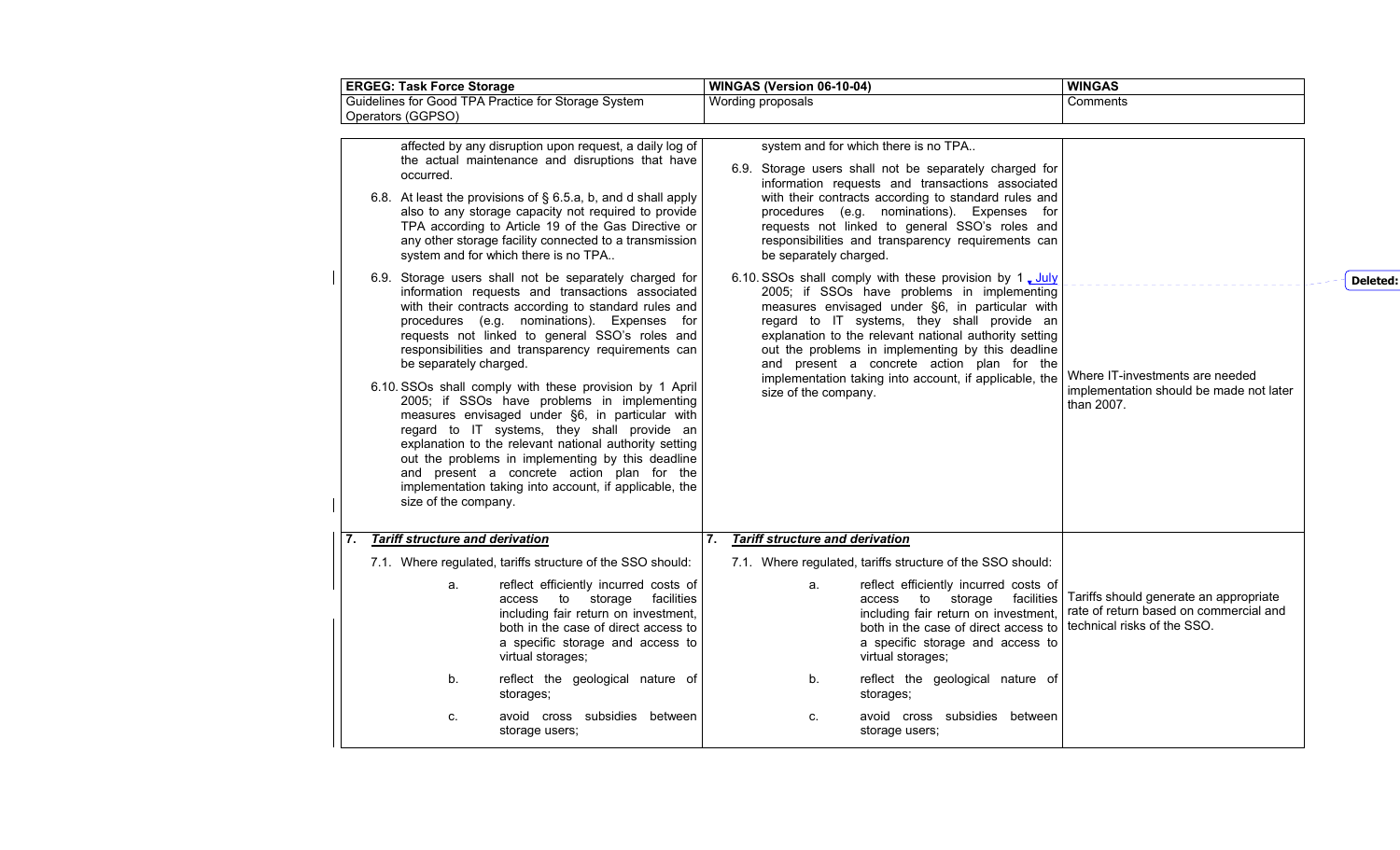| <b>ERGEG: Task Force Storage</b>                                                                                                                                                                                                                                                                                                                                                                                                                                                                                                                                                                                                                                                                                                                   |                                                                                                                                                                                                 | WINGAS (Version 06-10-04)          |                                                                                                                                                                                                                                                                                                                                                                                                                                                                                                                                                                                                                                                                                                                                                                                                                                                                                                                       | <b>WINGAS</b>                                                                                                                                            |  |  |
|----------------------------------------------------------------------------------------------------------------------------------------------------------------------------------------------------------------------------------------------------------------------------------------------------------------------------------------------------------------------------------------------------------------------------------------------------------------------------------------------------------------------------------------------------------------------------------------------------------------------------------------------------------------------------------------------------------------------------------------------------|-------------------------------------------------------------------------------------------------------------------------------------------------------------------------------------------------|------------------------------------|-----------------------------------------------------------------------------------------------------------------------------------------------------------------------------------------------------------------------------------------------------------------------------------------------------------------------------------------------------------------------------------------------------------------------------------------------------------------------------------------------------------------------------------------------------------------------------------------------------------------------------------------------------------------------------------------------------------------------------------------------------------------------------------------------------------------------------------------------------------------------------------------------------------------------|----------------------------------------------------------------------------------------------------------------------------------------------------------|--|--|
| Guidelines for Good TPA Practice for Storage System<br>Operators (GGPSO)                                                                                                                                                                                                                                                                                                                                                                                                                                                                                                                                                                                                                                                                           |                                                                                                                                                                                                 | Wording proposals                  |                                                                                                                                                                                                                                                                                                                                                                                                                                                                                                                                                                                                                                                                                                                                                                                                                                                                                                                       | Comments                                                                                                                                                 |  |  |
| d.<br>and use of storage;                                                                                                                                                                                                                                                                                                                                                                                                                                                                                                                                                                                                                                                                                                                          | promote efficient commercialisation                                                                                                                                                             | d.                                 | promote efficient commercialisation<br>and use of storage;                                                                                                                                                                                                                                                                                                                                                                                                                                                                                                                                                                                                                                                                                                                                                                                                                                                            |                                                                                                                                                          |  |  |
| е.<br>constraints;                                                                                                                                                                                                                                                                                                                                                                                                                                                                                                                                                                                                                                                                                                                                 | promote adequate and efficient<br>investments according to users'<br>needs, feasibility and technical                                                                                           | е.                                 | promote adequate and efficient<br>investments according to users'<br>needs, feasibility and technical<br>constraints:                                                                                                                                                                                                                                                                                                                                                                                                                                                                                                                                                                                                                                                                                                                                                                                                 |                                                                                                                                                          |  |  |
| f.<br>market:                                                                                                                                                                                                                                                                                                                                                                                                                                                                                                                                                                                                                                                                                                                                      | be clear, transparent and reviewed<br>on a regular basis taking into<br>account developments in the                                                                                             | f.                                 | be clear, transparent and reviewed<br>on a regular basis taking into<br>account developments in the<br>market:                                                                                                                                                                                                                                                                                                                                                                                                                                                                                                                                                                                                                                                                                                                                                                                                        |                                                                                                                                                          |  |  |
| g.<br>non discriminatory manner.                                                                                                                                                                                                                                                                                                                                                                                                                                                                                                                                                                                                                                                                                                                   | where appropriate, international<br>benchmarking of tariffs may be<br>taken into account and applied in                                                                                         | g.                                 | where appropriate, international<br>benchmarking of tariffs may be<br>taken into account and applied in<br>non discriminatory manner.                                                                                                                                                                                                                                                                                                                                                                                                                                                                                                                                                                                                                                                                                                                                                                                 | Negotiated TPA should be based on<br>transparent and non-discriminating<br>procedures and tariffs. Only in case of<br>disputes the commercial conditions |  |  |
| 7.2. Where negotiated, SSOs shall not adopt any<br>charging principles and/or tariff structures that would<br>restrict market liquidity of storage capacity, create<br>undue barriers to market for new entrants, cross-<br>subsidies between system users or hamper system<br>enhancements and integrity. Pursuant to Article 19 of<br>the Gas Directive, in case of disputes, the relevant<br>regulatory authority shall determine appropriate<br>arrangements. The SSO shall maintain records to<br>enable the regulator to determine costs of provision<br>and prices already levied on other users of that<br>facility for the similar services. In nTPA regimes,<br>charges shall:<br>non-discriminatory;<br>a.<br>be<br>adaptations/changes | prices<br>should be the same for any storage<br>user for the same service<br>contracted for at the same time and<br>under the same conditions; they<br>should only vary subject to<br>on<br>the | nTPA regimes, charges shall:<br>a. | 7.2. Where negotiated, SSOs shall not adopt any<br>charging principles and/or tariff structures that would<br>restrict market liquidity of storage capacity, create<br>undue barriers to market for new entrants, cross-<br>subsidies between system users or hamper system<br>enhancements and integrity. Pursuant to Article 19 of<br>the Gas Directive, in case of disputes, the relevant<br>regulatory authority shall determine appropriate<br>arrangements. The SSO shall maintain records to<br>enable the regulator to look prices already levied on<br>other users of that facility for the similar services. In<br>non-discriminatory;<br>prices<br>be<br>should be the same for any storage<br>user for the same service<br>contracted for at the same time and<br>under the same conditions; they<br>should only vary subject to<br>adaptations/changes<br>the<br>on<br>grounds of varying circumstances; | should be made available to national<br>authorities.                                                                                                     |  |  |
| grounds of varying circumstances;<br>b.<br>services;                                                                                                                                                                                                                                                                                                                                                                                                                                                                                                                                                                                                                                                                                               | promote efficiency and facilitate<br>competition in the use of storage                                                                                                                          | b.<br>c.                           | promote efficiency and facilitate<br>competition in the use of storage<br>services;<br>provide for appropriate incentives                                                                                                                                                                                                                                                                                                                                                                                                                                                                                                                                                                                                                                                                                                                                                                                             |                                                                                                                                                          |  |  |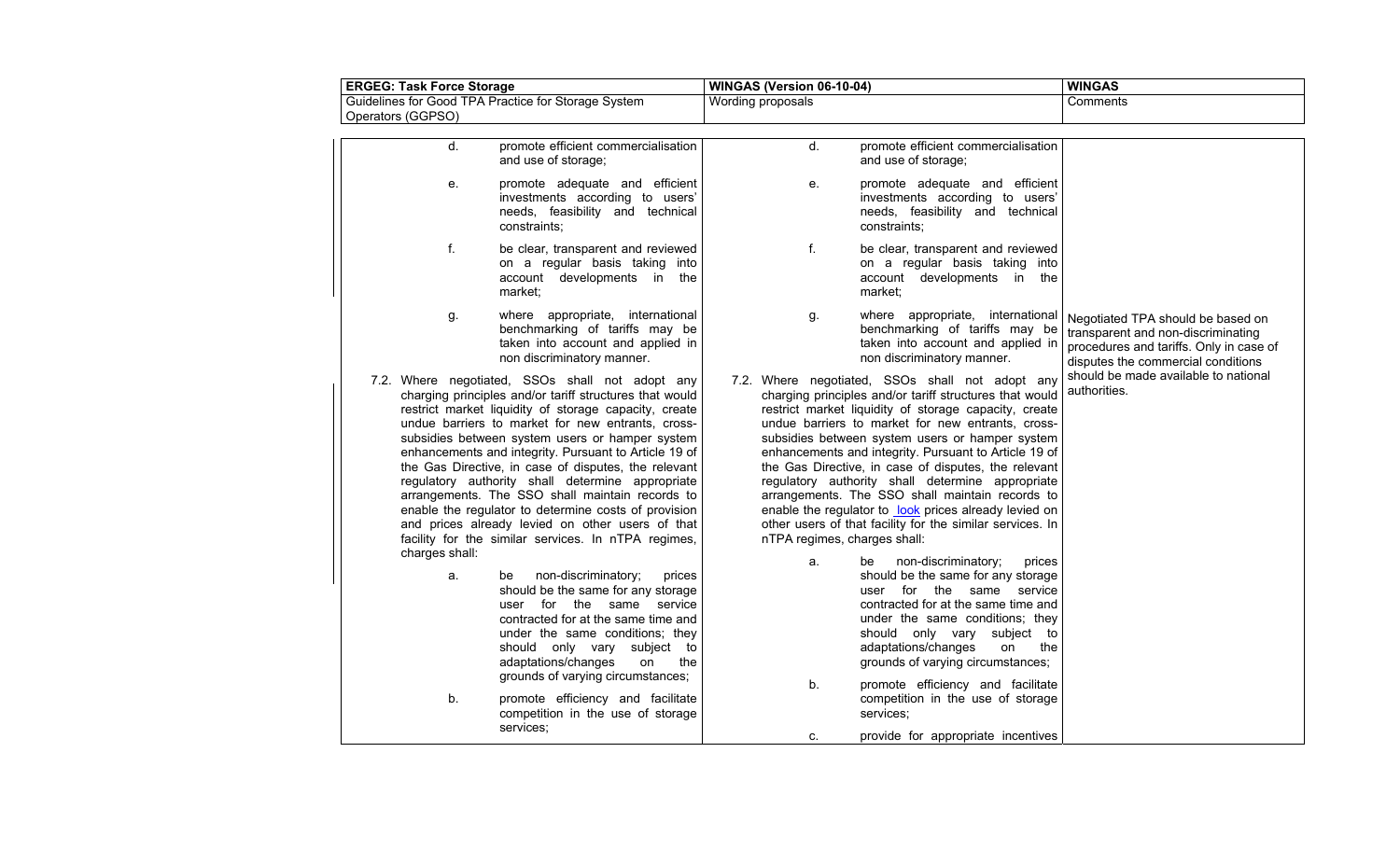| <b>ERGEG: Task Force Storage</b> |  | WINGAS (Version 06-10-04)     |                                                                                                                                                                                                                                      |    |  |                          | <b>WINGAS</b>                 |                                                                                                                                                                                                                                      |                                                                                                                                                                                                                              |
|----------------------------------|--|-------------------------------|--------------------------------------------------------------------------------------------------------------------------------------------------------------------------------------------------------------------------------------|----|--|--------------------------|-------------------------------|--------------------------------------------------------------------------------------------------------------------------------------------------------------------------------------------------------------------------------------|------------------------------------------------------------------------------------------------------------------------------------------------------------------------------------------------------------------------------|
|                                  |  | Operators (GGPSO)             | Guidelines for Good TPA Practice for Storage System                                                                                                                                                                                  |    |  | Wording proposals        |                               |                                                                                                                                                                                                                                      | Comments                                                                                                                                                                                                                     |
|                                  |  | C.<br>d.                      | provide for appropriate incentives<br>on new investments according to<br>needs, feasibility<br>users'<br>and<br>technical constraints:<br>negotiations should happen in a<br>with<br>time frame compatible<br>commercial needs;      |    |  |                          | d.                            | on new investments according to<br>needs, feasibility and<br>users'<br>technical constraints;<br>negotiations should happen in a<br>time frame compatible<br>with<br>commercial needs;                                               |                                                                                                                                                                                                                              |
| 8.                               |  | <b>Storage penalties</b>      |                                                                                                                                                                                                                                      | 8. |  | <b>Storage penalties</b> |                               |                                                                                                                                                                                                                                      |                                                                                                                                                                                                                              |
|                                  |  | contractual obligations.      | 8.1. Storage penalties may be established to ensure that<br>the SSOs and the storage users respect their                                                                                                                             |    |  |                          | contractual obligations.      | 8.1. Storage penalties may be established to ensure that<br>the SSOs and the storage users respect their                                                                                                                             |                                                                                                                                                                                                                              |
|                                  |  |                               | 8.2. Storage penalties may apply to:                                                                                                                                                                                                 |    |  |                          |                               | 8.2. Storage penalties may apply to:                                                                                                                                                                                                 |                                                                                                                                                                                                                              |
|                                  |  | a.                            | SSOs for compensation to be paid<br>to the storage users in the event<br>that the SSO fails to fulfil<br>contractual obligations, as set out<br>in the storage code/contract; and/or<br>to                                           |    |  |                          | a.                            | SSOs for compensation to be paid<br>to the storage users in the event<br>that the SSO fails to fulfil<br>contractual obligations, as set out<br>in the storage code/contract; and/or<br>to                                           |                                                                                                                                                                                                                              |
|                                  |  | b.                            | for<br>providing<br>storage<br>users<br>effective incentive to ensure that<br>they nominate and use storage<br>capacity consistently with the<br>capacity rights they have procured<br>either on the primary or secondary<br>market. |    |  |                          | b.                            | for<br>providing<br>storage<br>users<br>effective incentive to ensure that<br>they nominate and use storage<br>capacity consistently with the<br>capacity rights they have procured<br>either on the primary or secondary<br>market. | Storage penalties should give storage<br>users incentives to act inline with their<br>contractual obligations. Therefore<br>penalties should cover the costs of the<br>SSO, but should also include an incentive<br>element. |
|                                  |  | 8.3. Storage penalties shall: |                                                                                                                                                                                                                                      |    |  |                          | 8.3. Storage penalties shall: |                                                                                                                                                                                                                                      |                                                                                                                                                                                                                              |
|                                  |  | a.                            | be designed in a non discriminatory<br>and transparent manner, based on<br>objective criteria;                                                                                                                                       |    |  |                          | a.                            | be designed in a non discriminatory<br>and transparent manner, based on<br>objective criteria;                                                                                                                                       | In case that storage is used for balancing<br>the transmission balancing and storage<br>compete with each other. Therefore there                                                                                             |
|                                  |  | b.                            | be aimed at providing effective<br>incentive on storage users to<br>ensure the safe functioning of<br>storages and where necessary, to<br>ensure that PSOs are met;                                                                  |    |  |                          | b.                            | be aimed at providing effective<br>incentive on storage users to<br>ensure the safe functioning of<br>storages and where necessary, to<br>ensure that PSOs are met;                                                                  | is no need to ensure compatibility of<br>storage penalties with transmission<br>balancing regimes by regulatory<br>authorities.                                                                                              |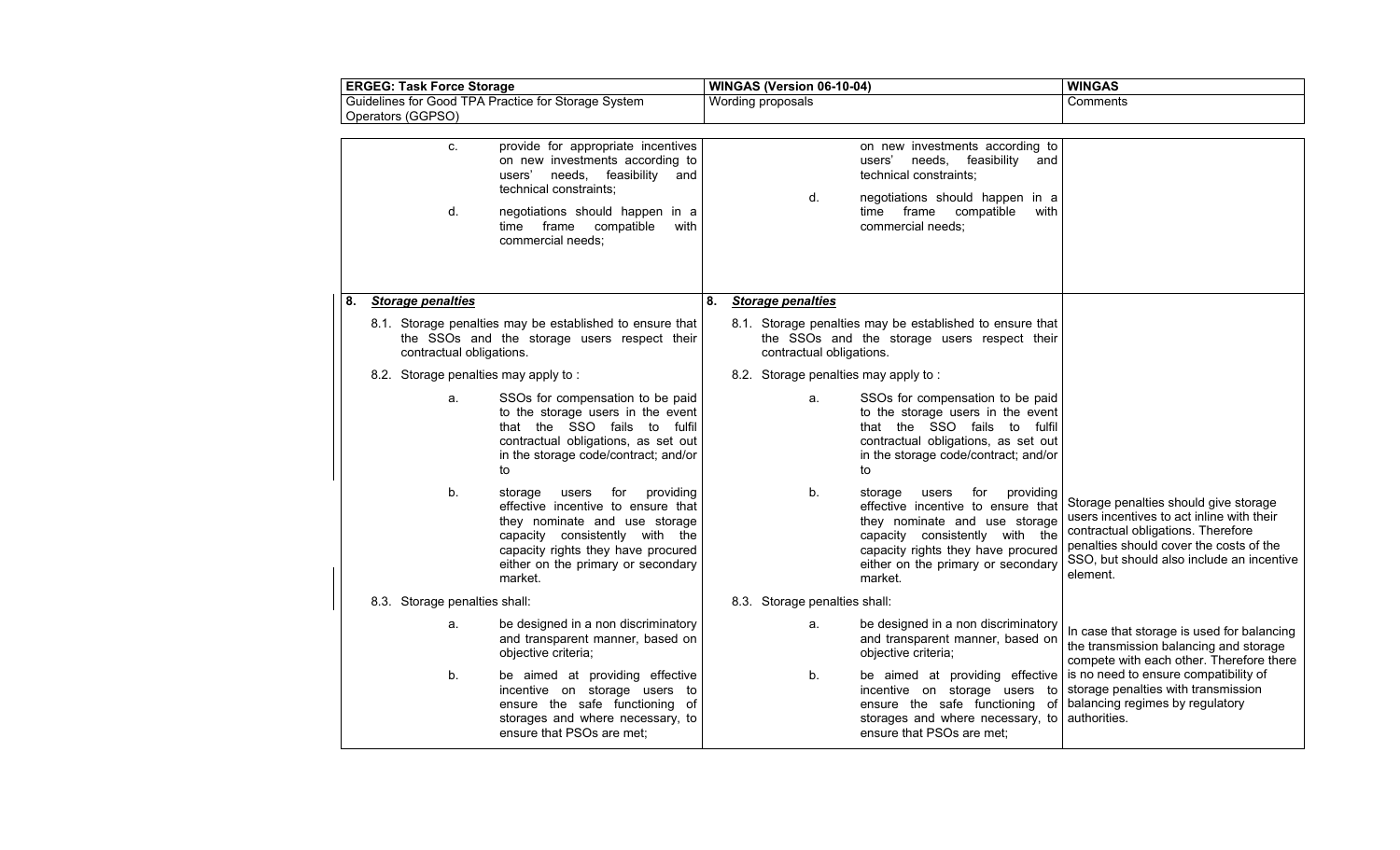| <b>ERGEG: Task Force Storage</b>                                                                                                                                                                                                                                                                                                                                                                                                                                                                                               | WINGAS (Version 06-10-04)                                                                                                                                                                                                                                                                                                                                                                                                                                                                              | <b>WINGAS</b>                                                                                          |                                                                                                                                                                                                              |
|--------------------------------------------------------------------------------------------------------------------------------------------------------------------------------------------------------------------------------------------------------------------------------------------------------------------------------------------------------------------------------------------------------------------------------------------------------------------------------------------------------------------------------|--------------------------------------------------------------------------------------------------------------------------------------------------------------------------------------------------------------------------------------------------------------------------------------------------------------------------------------------------------------------------------------------------------------------------------------------------------------------------------------------------------|--------------------------------------------------------------------------------------------------------|--------------------------------------------------------------------------------------------------------------------------------------------------------------------------------------------------------------|
| Guidelines for Good TPA Practice for Storage System<br>Operators (GGPSO)                                                                                                                                                                                                                                                                                                                                                                                                                                                       | Wording proposals                                                                                                                                                                                                                                                                                                                                                                                                                                                                                      | Comments                                                                                               |                                                                                                                                                                                                              |
| not hamper the entry of new<br>C.<br>participants into the market;                                                                                                                                                                                                                                                                                                                                                                                                                                                             | not hamper the entry of new<br>c.<br>participants into the market;                                                                                                                                                                                                                                                                                                                                                                                                                                     |                                                                                                        |                                                                                                                                                                                                              |
| d.<br>ensure that, in case of penalties<br>collected by the SSO, the SSO<br>remains broadly cost neutral;<br>penalties over and above the actual<br>efficiently incurred costs, shall be<br>redistributed to the storage users<br>on a non discriminatory basis, any<br>costs that cannot be targeted<br>should be allocated back to users<br>in a non discriminatory manner.<br>8.4. When needed, national regulatory authorities should<br>ensure compatibility of storage penalties with<br>transmission balancing regimes. | d.                                                                                                                                                                                                                                                                                                                                                                                                                                                                                                     |                                                                                                        | Deleted:<br>penalties<br>SSO rema<br>penalties<br>efficiently<br>redistribut<br>non discri<br>that canno<br>allocated<br>discrimina<br>Deleted:<br>regulatory<br>compatibil<br>transmissi<br><b>Formatte</b> |
| Market based mechanisms such as secondary market                                                                                                                                                                                                                                                                                                                                                                                                                                                                               | Market based mechanisms such as secondary market<br>9.                                                                                                                                                                                                                                                                                                                                                                                                                                                 |                                                                                                        |                                                                                                                                                                                                              |
| 9.1. The SSO shall allow and facilitate bundled and<br>unbundled services to be freely tradable between<br>registered shippers in a secondary market without<br>any undue restrictions and develop standardised<br>contracts and procedures on the primary market to<br>facilitate secondary trade and recognise the transfer<br>of rights where notified by storage users. SSO must<br>allow the new owner to aggregate such storage<br>capacity with its existing storage capacity<br>operationally.                         | 9.1. The SSO shall allow and facilitate bundled and<br>unbundled services to be freely tradable between<br>registered shippers in a secondary market without<br>any undue restrictions and develop standardised<br>contracts and procedures on the primary market to<br>facilitate secondary trade and recognise the transfer<br>of rights where notified by storage users. SSO must<br>allow the new owner to aggregate such storage<br>capacity with its existing storage capacity<br>operationally. |                                                                                                        |                                                                                                                                                                                                              |
| 9.2. Where requested and paid for by storage users,<br>SSOs shall provide cost-reflective services (such as<br>an electronic platform or bulletin board) to facilitate<br>secondary storage capacity trading and associated<br>transfer of storage capacity rights between storage<br>users.                                                                                                                                                                                                                                   | 9.2. Where requested and paid for by storage users,<br>SSOs shall provide cost-reflective services (such as<br>an electronic platform or bulletin board) to facilitate<br>secondary storage capacity trading and associated<br>transfer of storage capacity rights between storage<br>users.                                                                                                                                                                                                           |                                                                                                        |                                                                                                                                                                                                              |
| 10. Cooperation with TSOs                                                                                                                                                                                                                                                                                                                                                                                                                                                                                                      | 10. Cooperation with TSOs                                                                                                                                                                                                                                                                                                                                                                                                                                                                              |                                                                                                        |                                                                                                                                                                                                              |
| 10.1. SSOs and TSOs should co-operate in order to<br>ensure interoperability between both systems, e.g.:                                                                                                                                                                                                                                                                                                                                                                                                                       | 10.1. SSOs and TSOs should co-operate in order to<br>ensure interoperability between both systems, e.g.:                                                                                                                                                                                                                                                                                                                                                                                               | WINGAS supports the cooperation<br>between TSO and SSO. An OBA as<br>applicable between TSOs should be |                                                                                                                                                                                                              |